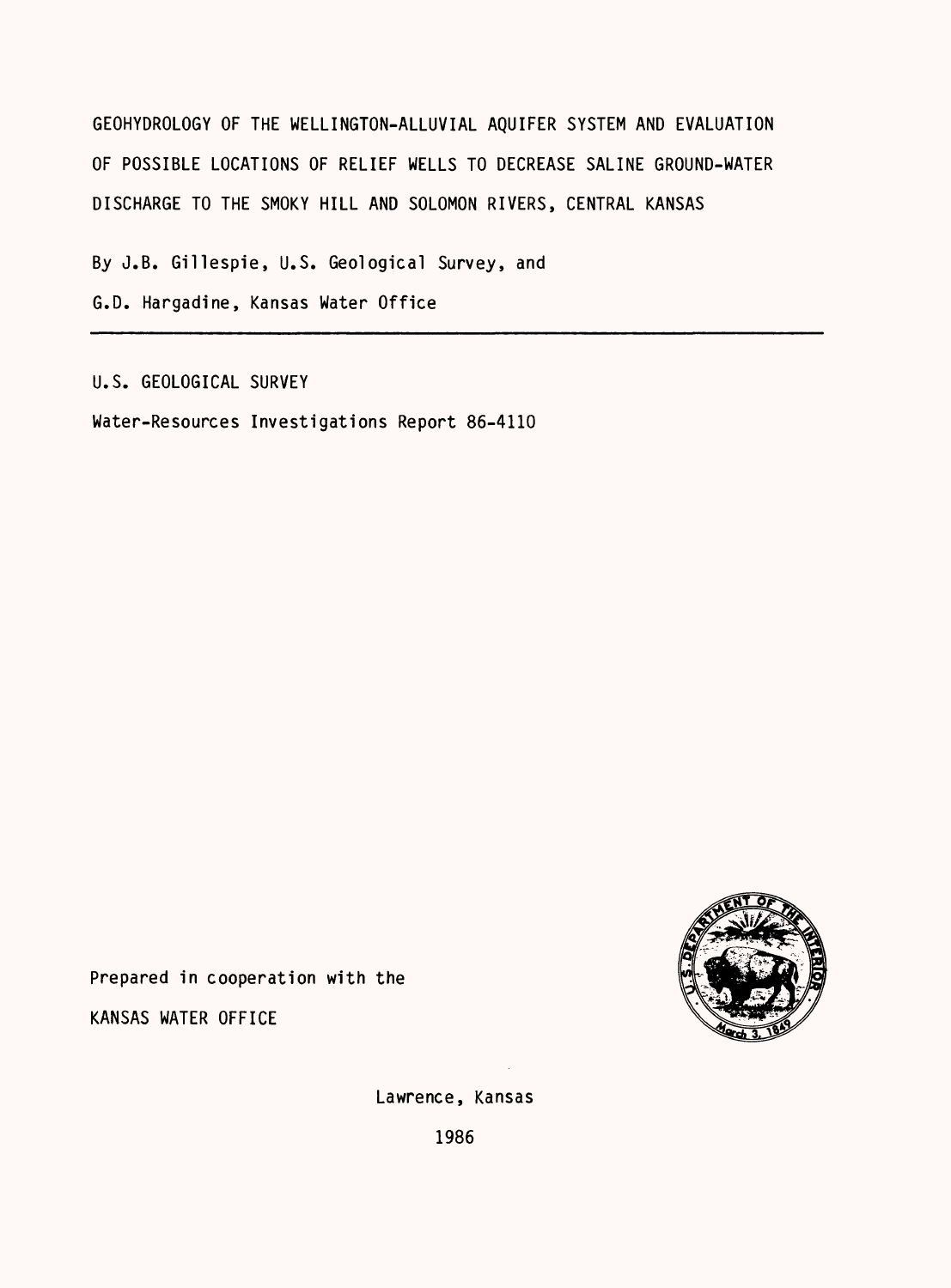DEPARTMENT OF THE INTERIOR DONALD PAUL MODEL, Secretary U.S. GEOLOGICAL SURVEY Dallas L. Peck, Director

For additional information write to:

District Chief U.S. Geological Survey Water Resources Division 1950 Constant Avenue - Campus West Lawrence, Kansas 66046 [Telephone: (913) 864-4321]

Copies of this report can be purchased from:

Open-File Services Section Western Distribution Branch U.S. Geological Survey Box 25425, Federal Center Lakewood, Colorado 80225 [Telephone: (303) 236-7476]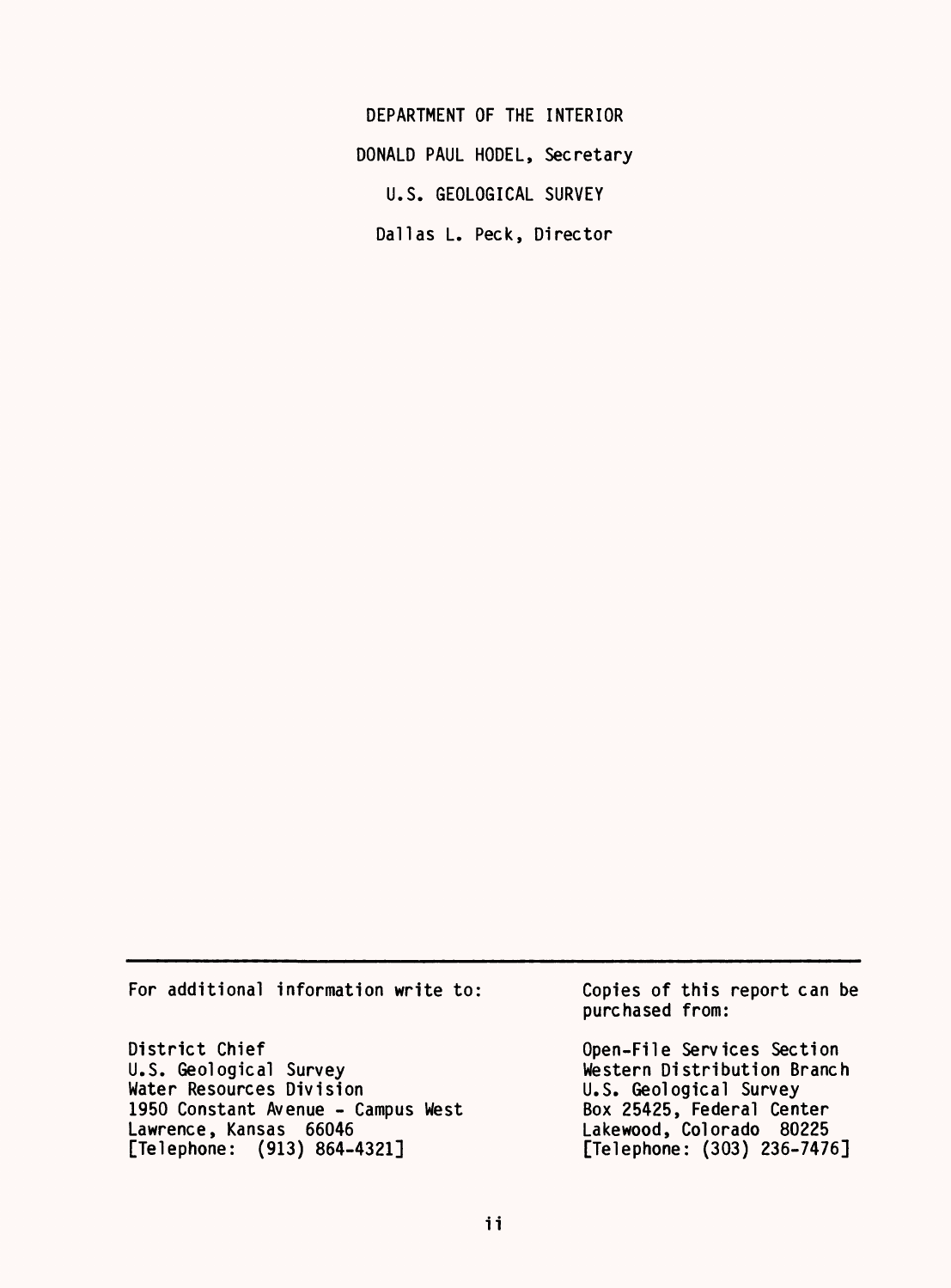# CONTENTS

Page

|                                                                             | rag            |
|-----------------------------------------------------------------------------|----------------|
|                                                                             |                |
|                                                                             | $\mathbf{1}$   |
|                                                                             | $\overline{c}$ |
|                                                                             | $\overline{3}$ |
|                                                                             |                |
|                                                                             |                |
|                                                                             |                |
|                                                                             | $\overline{6}$ |
|                                                                             | 11             |
| Fluid-level surface and water movement $- - - - - - - - - - - -$            | 11             |
|                                                                             | 14             |
| Transmissivity and storage coefficient- - - - - - - - - - - - - - 17        |                |
| Vertical hydraulic conductivity of confining layer - - - - - - - - -        | 17             |
|                                                                             | 19             |
| Fluid-level surface and water movement $- - - - - - - - - - - - - - - 19$   |                |
|                                                                             | 21             |
| Transmissivity, hydraulic conductivity, and specific yield $- -$            | 24             |
|                                                                             | 24             |
| Water budget for Wellington-alluvial aquifer system- - - - - - - - -        | 26             |
| Inflow- -------------------------------                                     | - 26           |
|                                                                             |                |
| Evaluation of possible locations of relief wells $- - - - - - - - - - - 27$ |                |
|                                                                             |                |
|                                                                             |                |
|                                                                             |                |

# FIGURES

| Figure |                                                                                                                                                                               | Page |
|--------|-------------------------------------------------------------------------------------------------------------------------------------------------------------------------------|------|
| ı.     | Map showing location of study area - - - - - - - - - - - - - - -                                                                                                              | 3    |
| 2.     | Diagram illustrating well-numbering system - - - - - - - - - - -                                                                                                              | -6   |
| 3.     | Map showing surficial geology in study area and location of<br>large-capacity and observation wells installed during study- $- - 7$                                           |      |
| 4.     | Geohydrologic section along the Smoky Hill River valley<br>showing geology and ground-water-flow patterns $- - - - - - - -$                                                   | 8    |
| 5.     | Geohydrologic section along the Smoky Hill River valley<br>showing thinning of confining layer in eastern Saline<br>County $- - -$                                            | 12   |
| 6.     | Map showing altitude of fluid levels in the Wellington aquifer,<br>October 1981, and direction of flow between the Wellington and<br>-------------------<br>alluvial aquifers |      |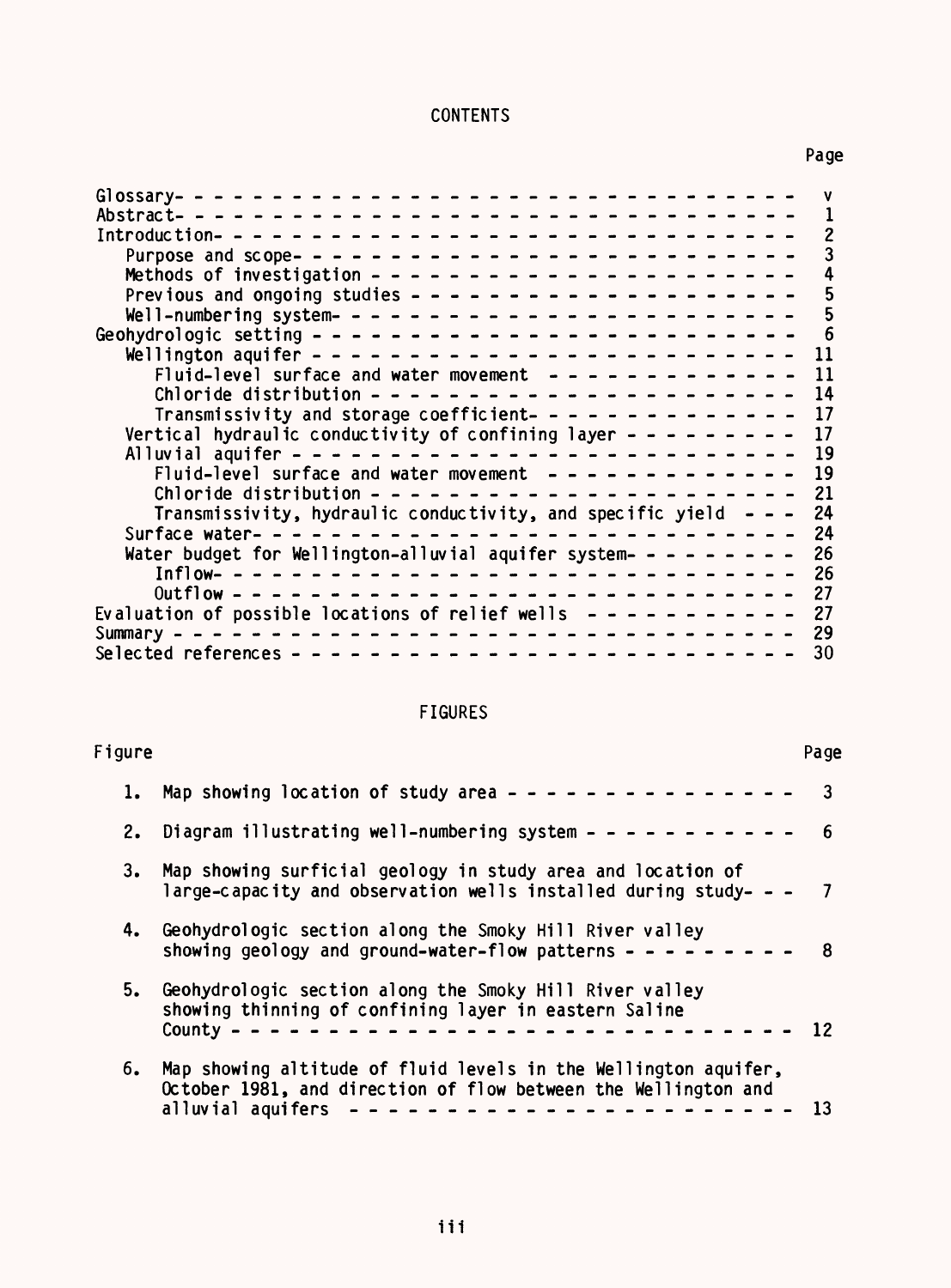# CONTENTS--Continued

| Figure |                                                                                                                                                                                                                                                  | Page |  |
|--------|--------------------------------------------------------------------------------------------------------------------------------------------------------------------------------------------------------------------------------------------------|------|--|
|        | 7. Map showing chloride concentration in water samples from                                                                                                                                                                                      |      |  |
| 8.     | Diagram showing stratification of ground water in 5-inch<br>diameter test wells northeast of Salina------------- 18                                                                                                                              |      |  |
| 9.     | Graph showing relationship of chloride concentration to<br>density of ground water in study area-------------- 19                                                                                                                                |      |  |
| 10.    | Map showing altitude of fluid levels in the alluvial aquifer,<br>October 1981, and direction of flow between the Wellington and<br>alluvial aquifers ------------------------                                                                    | 20   |  |
| 11.    | Map showing chloride concentration in water samples from<br>the alluvial aquifer and location of salinity-survey                                                                                                                                 | 22   |  |
| 12.    | Geohydrologic section in the vicinity of the Smoky Hill<br>River showing specific conductance in observation wells<br>near Solomon demonstrating unstable upconing of saline<br>water and brine to the Smoky Hill River- - - - - - - - - - - - - | 23   |  |
| 13.    | Map showing major area of saline ground-water discharge and<br>median chloride concentrations of base flow in the Smoky<br>Hill, Solomon, and Saline Rivers - - - - - - - - - - - - - - -                                                        | 25   |  |
|        |                                                                                                                                                                                                                                                  |      |  |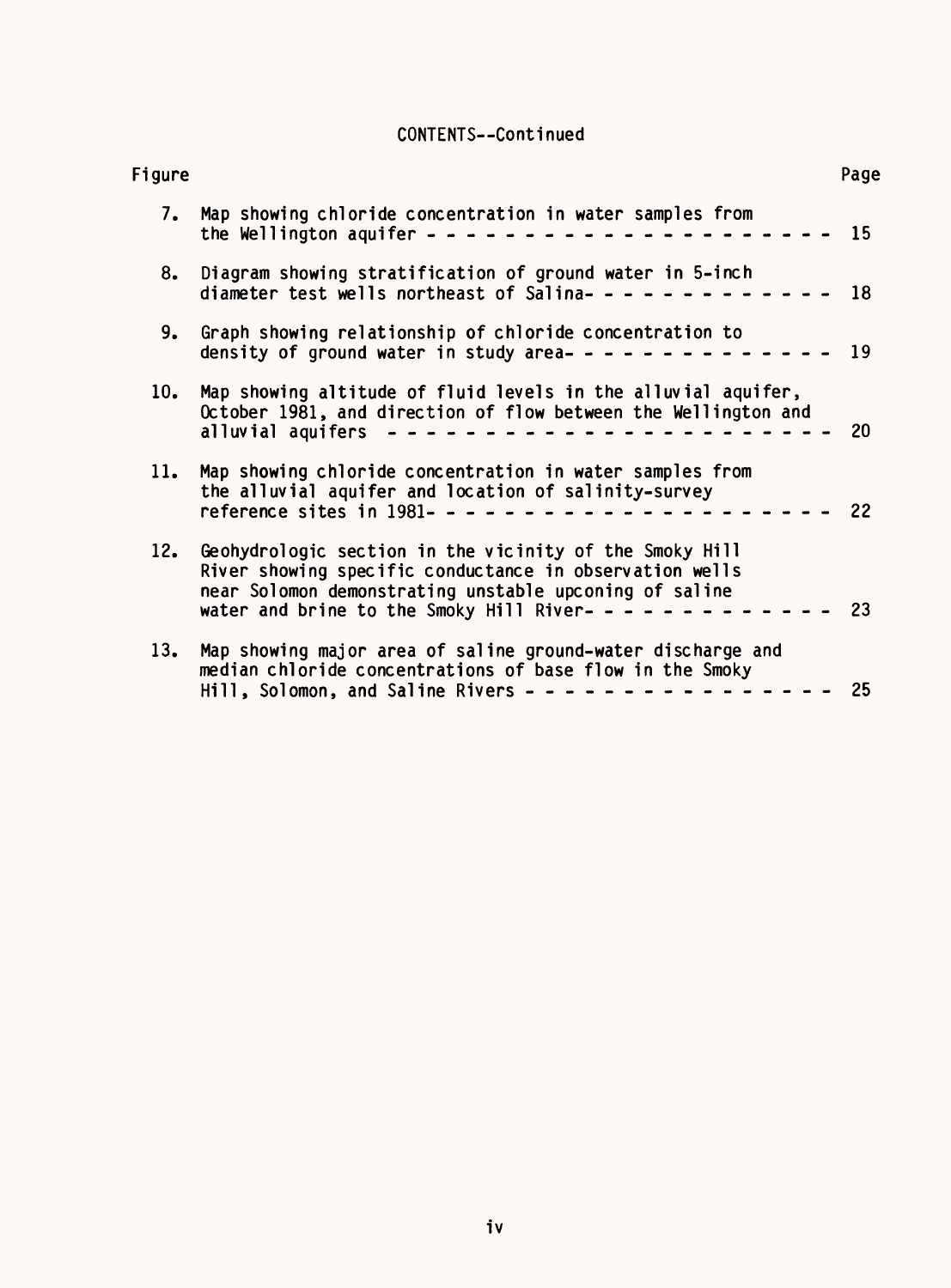# CONVERSION FACTORS

Inch-pound units of measurement and abbreviations used in this report are listed with the factors for conversion to the International System (SI) of Units.

| Inch-pound units                            | Multiply by | SI unit                |
|---------------------------------------------|-------------|------------------------|
| inch $(in.)$                                | 25.4        | millimeter             |
| foot $(ft)$                                 | 0.3048      | meter                  |
| mile $(mi)$                                 | 1,609       | kilometer              |
| ac re                                       | 0.4047      | hectare                |
| cubic foot per second<br>$(ft^3/s)$         | 0.02832     | cubic meter per second |
| gallon per minute<br>(gal/min)              | 0.06309     | liter per second       |
| foot per day (ft/d)                         | 0.3048      | meter per day          |
| foot squared per day<br>$(ft^2/d)$          | 0.0929      | meter squared per day  |
| pound per square inch (1b/in <sup>2</sup> ) | 6.895       | kilopascal             |
|                                             |             |                        |

# GLOSSARY

- Aquifer A formation, group of formations, or part of a formation that contains sufficient saturated permeable material to yield significant quantities of water to wells and springs.
- Confining layer A layer of rock material that retards but does not necessarily prevent the flow of water from or to an adjacent aquifer.
- Evapotranspiration Water withdrawn from a land area by evaporation from water surfaces and moist soil, and by transpiration of plants.
- Fluid level The distance from the top of a well down to the surface of the fluid in the well.
- Gaining stream A stream whose flow is being increased by the inflow of ground water from springs and seeps along its course.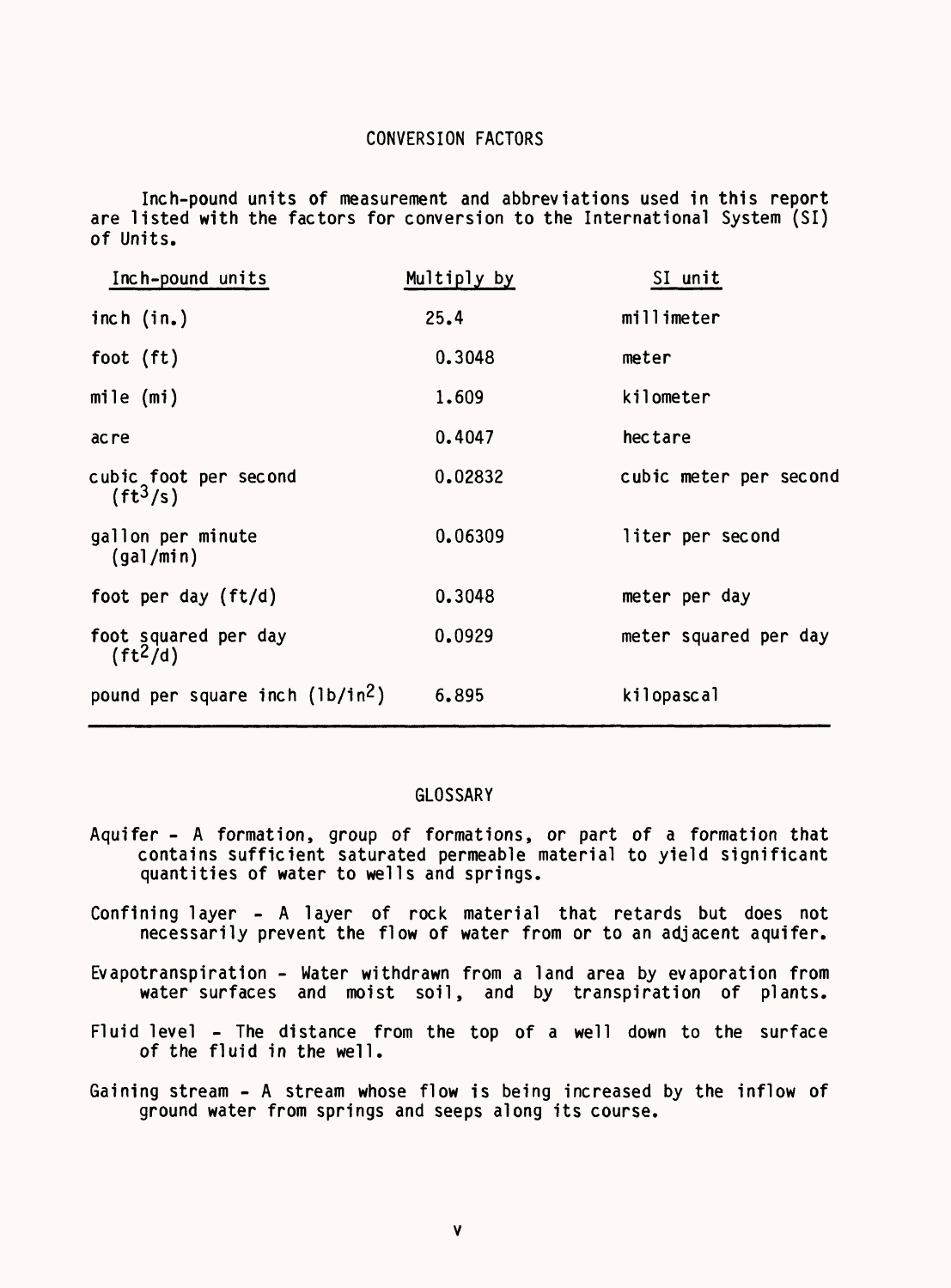# GLOSSARY--Continued

- Hydraulic conductivity The rate at which water is transmitted through a unit cross-sectional area under a unit hydraulic gradient. Hydraulic conductivity describes the ability of the aquifer material to transmit water and may have substantially different values for horizontal and vertical flow through the same material.
- Hydraulic head The height above a standard datum at which the upper surface of a column of water or other fluid can be supported by static pressure at a given point.
- Porosity The ratio of the volume of the voids in a rock to the total volume, expressed as a decimal fraction or as a percentage.
- Saturated thickness That part of an aquifer that is saturated.
- Specific conductance A measure of the ability of a water to conduct an electrical current. It is expressed in microsiemens per centimeter at 25 °Celsius. Specific conductance is related to the type and concentration of ions in solution and can be used for approximating the dissolved-solids concentration in the water.
- Specific yield The volume of water that will drain by gravity from a unit volume of saturated material. Specific yield reflects storage in pores within the aquifer material and approximates the storage coefficient of an unconfined aquifer.
- Storage coefficient The volume of water an aquifer releases from or takes into storage per unit surface area of the aquifer per unit change in hydraulic head. The storage coefficient of a confined aquifer reflects storage due to pressure exerted on the water and rock.
- Transmissivity The rate at which water is transmitted through a unit width of an aquifer under a unit hydraulic gradient. Transmissivity describes the ability of the entire thickness of an aquifer to transmit water and is the product of hydraulic conductivity and saturated thickness.
- Water table The surface in an unconfined aquifer below which the rocks are saturated with water and at which the water pressure is atmospheric.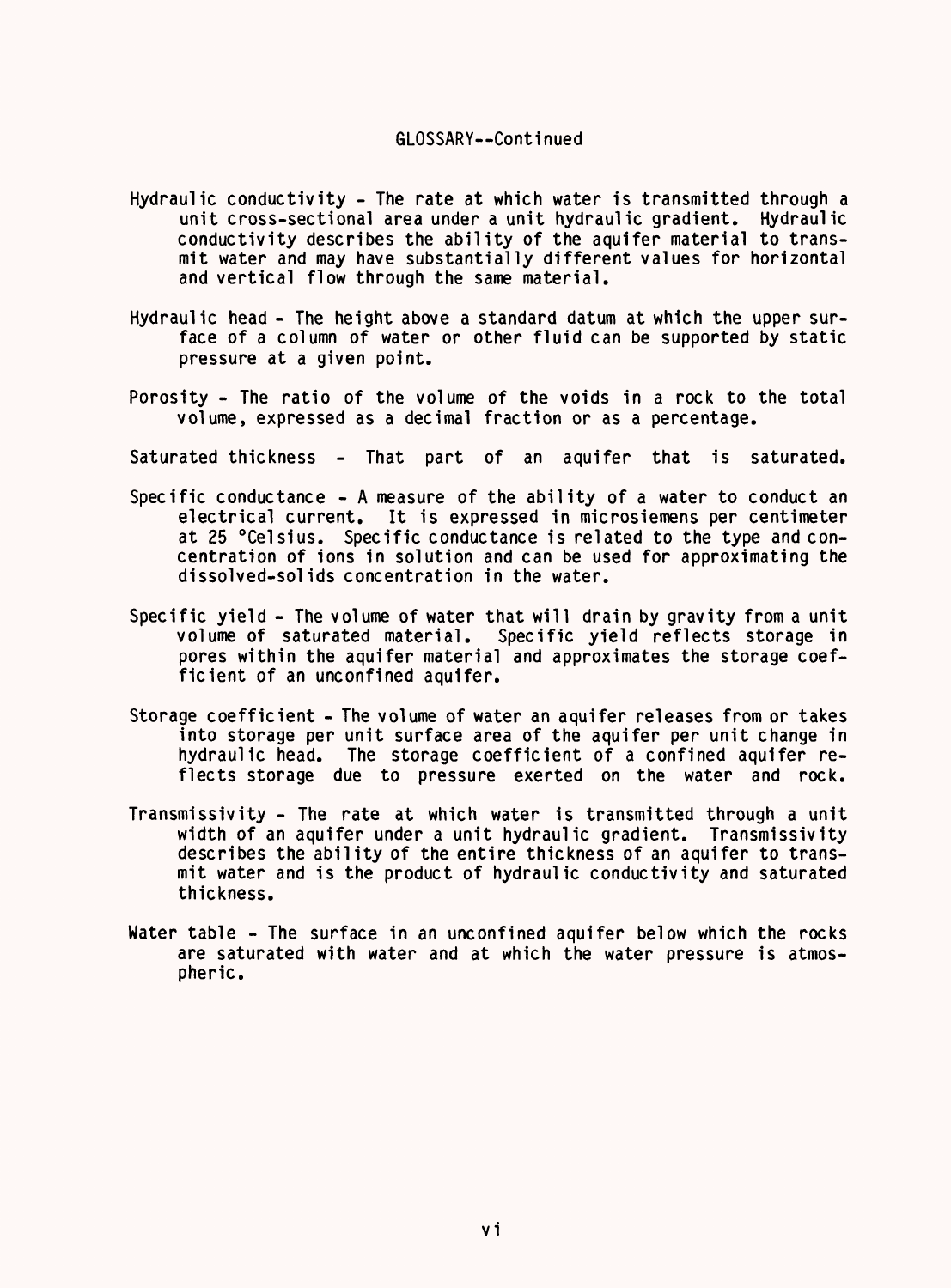### GEOHYDROLOGY OF THE WELLINGTON-ALLUVIAL AQUIFER SYSTEM

AND EVALUATION OF POSSIBLE LOCATIONS OF RELIEF WELLS TO

# DECREASE SALINE GROUND-WATER DISCHARGE TO THE SMOKY HILL

# AND SOLOMON RIVERS, CENTRAL KANSAS

By

# J.B. Gillespie $1/$  and G.D. Hargadine $2/$

### ABSTRACT

Saline water discharges from the alluvial aquifer into the Smoky Hill and Solomon Rivers between New Cambria and Solomon in central Kansas. Chloride concentrations in the Smoky Hill River sometimes exceed 1,000 milligrams per liter during low-flow conditions.

The source of saline water is the underlying Wellington aquifer, a zone of halite and gypsum dissolution, subsidence, and collapse along the eastern margin of the Permian Hutchinson Salt Member of the Wellington Formation. Locally, brine from the Wellington aquifer flows upward through collapse structures in the confining layer into the overlying alluvium. Estimated brine discharge averages about 0.8 cubic foot per second.

Control of the saline ground-water discharge to the Smoky Hill and Solomon Rivers is desirable to improve the quality of water in the rivers. The upward discharge of natural brine into the alluvium could be partly controlled by relief wells installed in the Wellington aquifer. The wells need to be located in the area of greatest saline ground-water discharge to the rivers and near the eastern end of the Wellington aquifer between New Cambria and Solomon. The relief wells could be pumped just enough to reverse the hydraulic gradient between the Wellington and alluvial aquifers, thus decreasing the upward flow of brine into the alluvium and, thence, into the rivers. The brine could be disposed into brine aquifers underlying the area at depth or pumped into surface evaporation-storage reservoirs.

<sup>1</sup> U.S. Geological Survey, Lawrence, Kansas,

<sup>2</sup> Kansas Water Office, Topeka, Kansas.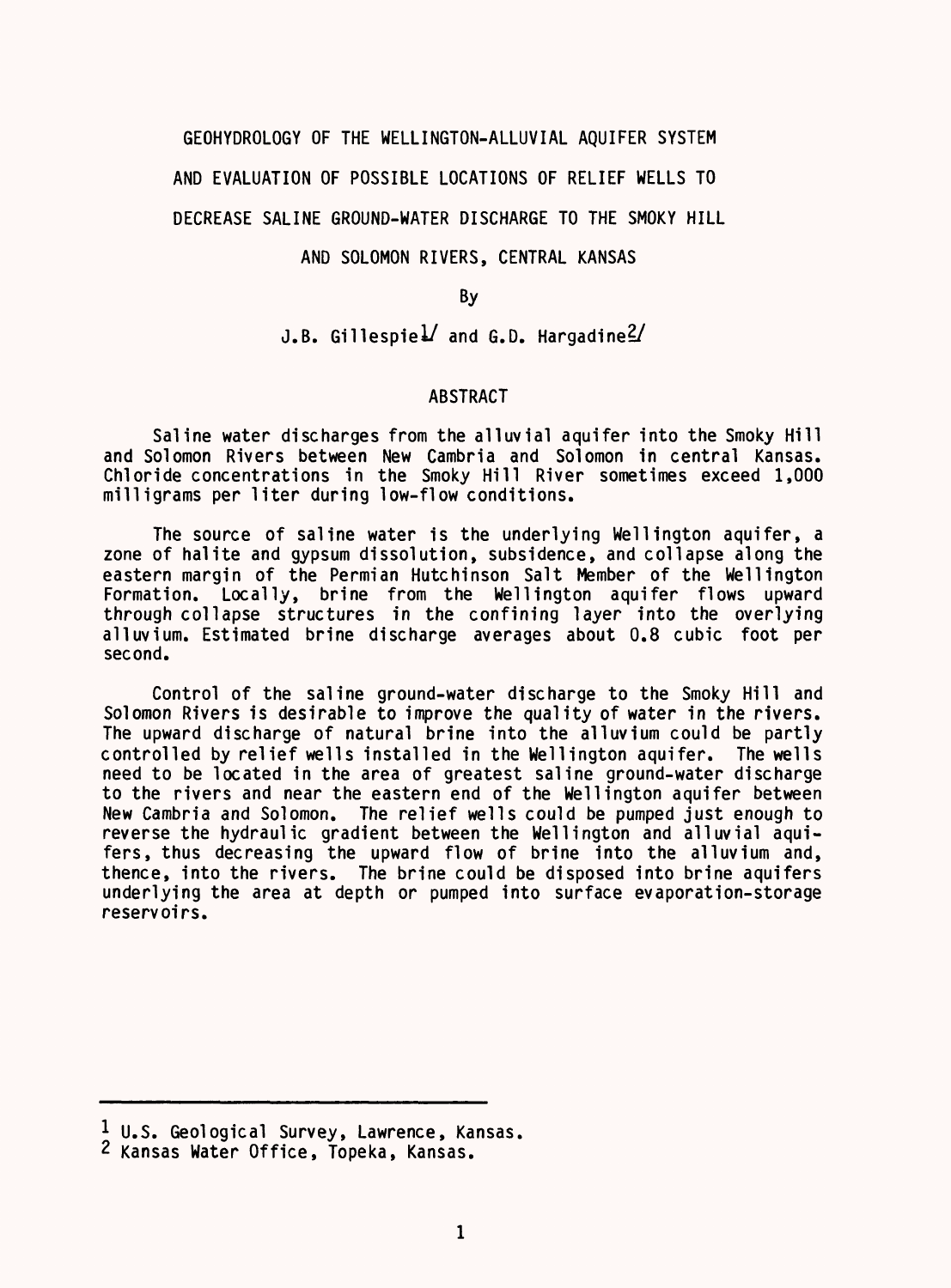# INTRODUCTION

Deterioration of the chemical quality of water in the Smoky Hill River occurs east of the city of Salina, between the communities of New Cambria and Solomon, in central Kansas. In this area, saline ground water is discharged to the river from the alluvial aquifer in the valleys of the Smoky Hill and the Solomon Rivers. The chloride concentrations in the The chloride concentrations in the Smoky Hill River sometimes exceed 1,000 mg/L (milligrams per liter) during low-flow conditions. During low flows, chloride concentrations in downstream reaches may exceed 250 mg/L, the recommended drinking-waterquality standard for chloride established by the U.S. Environmental<br>Protection Agency (1977). The Smoky Hill River is one of the major The Smoky Hill River is one of the major tributaries of the Kansas River, which supplies water for several of the largest urban and industrial centers in Kansas (Topeka, Lawrence, Kansas City, and Johnson County). Large concentrations of chloride that periodically occur have a significant adverse effect on the usability of the Smoky Hill and Kansas Rivers as a source of water for municipal, industrial, and irrigation supplies.

Several large multipurpose reservoirs have been constructed within the Kansas River basin to decrease the risks of floods and effects of droughts. However, the conservation storage available in the reservoir system is not adequate, nor is it dedicated, to diluting saline ground water discharging into the Smoky Hill River during an extended drought. Although water has been released on a voluntary basis for dilution purposes at no cost to downstream water users, future demands may require that water supplies be purchased through a water-storage contract with the Kansas Water Office. Thus, saline ground-water discharge to the Smoky Hill River may need to be controlled if fresh surface and ground waters are to be available for future public supplies, industrialization, and the general economic development of the eastern Kansas River basin.

From 1975 to 1978, a study (Gillespie and Hargadine, 1981) was conducted by the U.S. Geological Survey, in cooperation with the Kansas Water Office, to determine the source, location, and extent of saline ground-water discharge to the Smoky Hill and Solomon Rivers, and to determine possible measures that could be taken to control or alleviate the deterioration of the water quality of the rivers. The source of the saline ground-water discharge is the underlying Wellington aquifer, along the eastern margin of the Hutchinson Salt Member of the Wellington Formation. Locally, brine from the Wellington aquifer moves upward into the alluvium in the valleys of the Smoky Hill and Solomon Rivers, thence, into the rivers. Starting in July 1980, a follow up to the first study was conducted by the U.S. Geological Survey, also in cooperation with the Kansas Water Office.

The area for this second study included the valleys of the Smoky Hill, Solomon, and Saline Rivers and adjacent uplands in eastern Saline and western Dickinson Counties, central Kansas (fig. 1). Salina, the county seat of Saline County and one of the largest cities in Kansas, is located in the western part of the area. New Cambria is near the junction of the Saline and Smoky Hill Rivers, and Solomon is near the junction of the Solomon and Smoky Hill Rivers.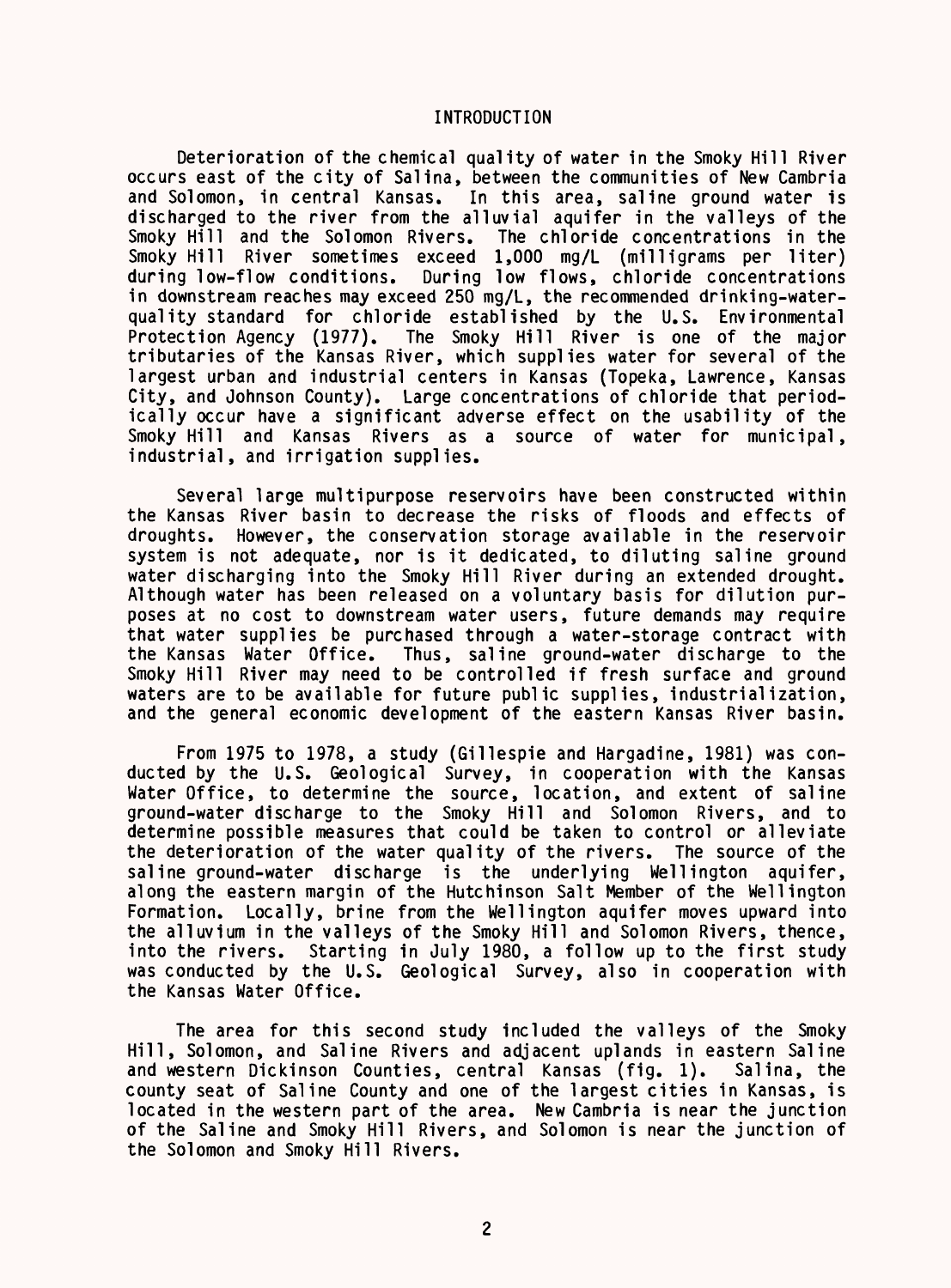# Purpose and Scope

The overall objective of the second study was to provide more geohydrologic information to water-resources planners and managers in Kansas. This information, which is described in this report, would allow them to more effectively plan for the future water needs of Kansas as related to the deterioration of the water quality in the Smoky Hill and Kansas Rivers.

The specific objectives of the second study were to: (1) Define more accurately the area under which the brine was flowing eastward in the Wellington aquifer; (2) determine the volume of brine moving eastward through the Wellington aquifer; (3) delineate any areas of saline-water contamination in the alluvial aquifer in the Salina area; and (4) evaluate possible locations for installation of relief wells in the Wellington



Figure 1.--Location of study area,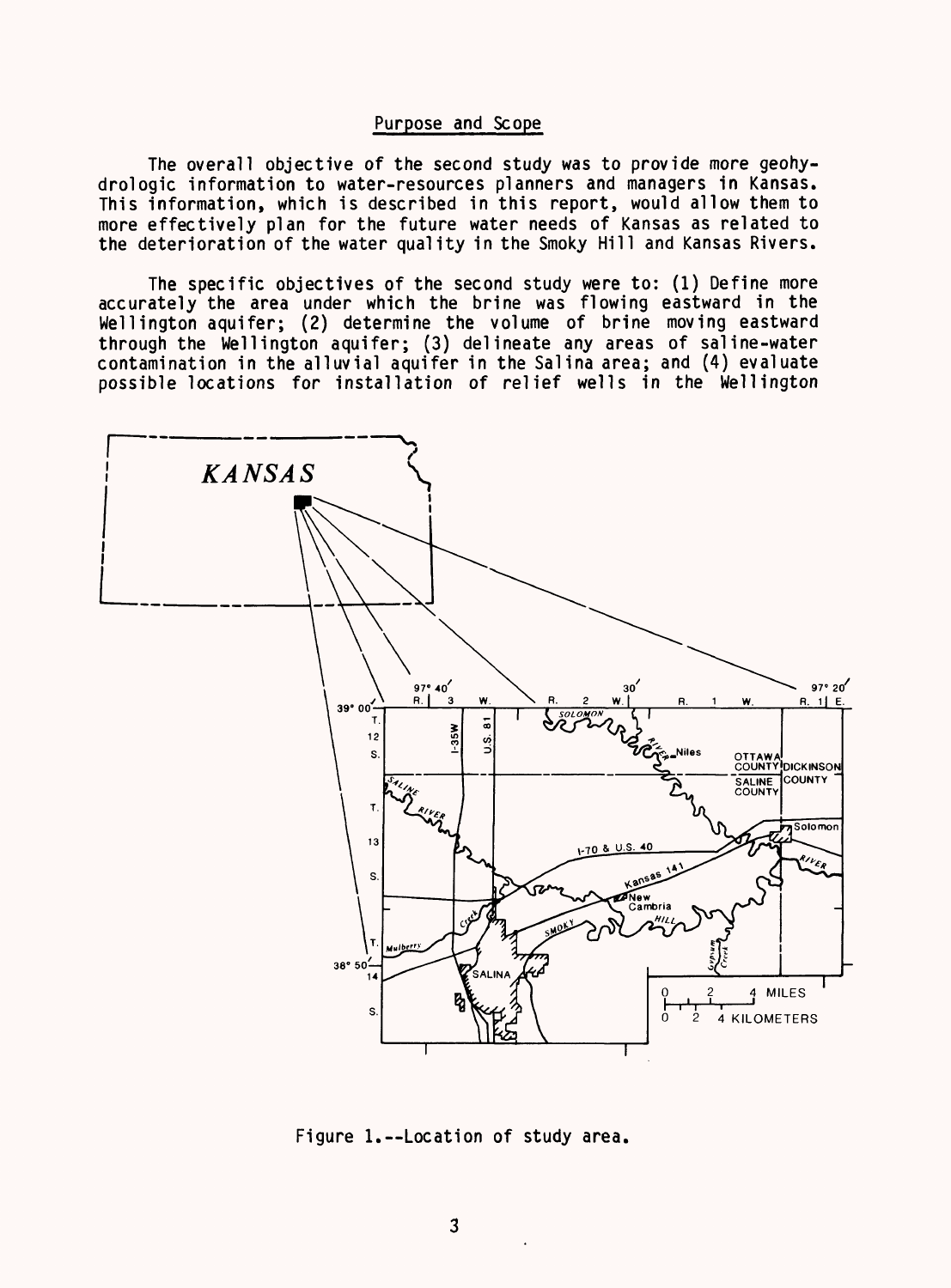aquifer to decrease the quantity of brine that flows upward from the Wellington aquifer into the alluvial aquifer and, thence, into the Smoky<br>Hill and Solomon Rivers. Results of the investigation pertaining to Results of the investigation pertaining to objectives 1, 2, and 4 are included in this report.

The third objective of the study was the responsibility of the Kansas Water Office, which contracted for a surface-resistivity investigation to be conducted in the Salina area by G.H Rothe, University of Kansas, Department of Geology. Results of the surface-resistivity investigation are contained in an unpublished report to the Kansas Water Office (Rothe, 1981).

Because chloride concentration is of particular interest to the study, natural waters are classified in this report as fresh, saline, or brine on the basis of chloride concentration. Freshwater is classified as having less than 250 mg/L chloride; saline water, as having from 250 to 20,000 mg/L chloride; and brine as having more than 20,000 mg/L chloride. Most of the ground- and surface-water samples collected in the area during this study contained chloride in excess of the recommended limit of 250 mg/L for drinking water as established by the U.S. Environmental Protection Agency (1977).

# Methods of Investigation

Using the data, information, and interpretations from a previous study of the area (Gillespie and Hargadine, 1981), additional geohydrological data were collected from selected locations in the study area. All data obtained during this investigation are available for examination at the U.S. Geological Survey office in Lawrence, Kansas. Twenty-one test wells were installed in the Wellington aquifer within the Smoky Hill River and Saline River valleys at 11 sites; wells at 5 sites were installed by the U.S. Geological Survey and wells at 6 sites by the U.S. Army Corps of Engineers, Kansas City District. In addition, 15 observation wells were installed in the alluvial aquifer with a hollow-stem auger in and near the city of Salina. Gamma-ray logs were obtained for each test and observation well. Aquifer tests were conducted on the Wellington aquifer. Also, a line of eight continuously screened observation wells were installed by a hollow-stem auger in the alluvium near Solomon, where the Smoky Hill River meanders from a course along the south side of the Smoky Hill valley to the north side and the rate of saline ground-water discharge to the river is the greatest. The line of wells started at the edge of the river and was oriented perpendicular and upgradient from the river to determine the upconing of brine and saline water toward the river.

Water levels in the network of observation wells established during the previous study in the area, plus the additional test and observation wells installed during this study were measured monthly. Samples of ground water collected during 1981 from each of these test and observation wells were analyzed for chloride; specific conductance was measured at the time of sample collection. River stage was measured monthly at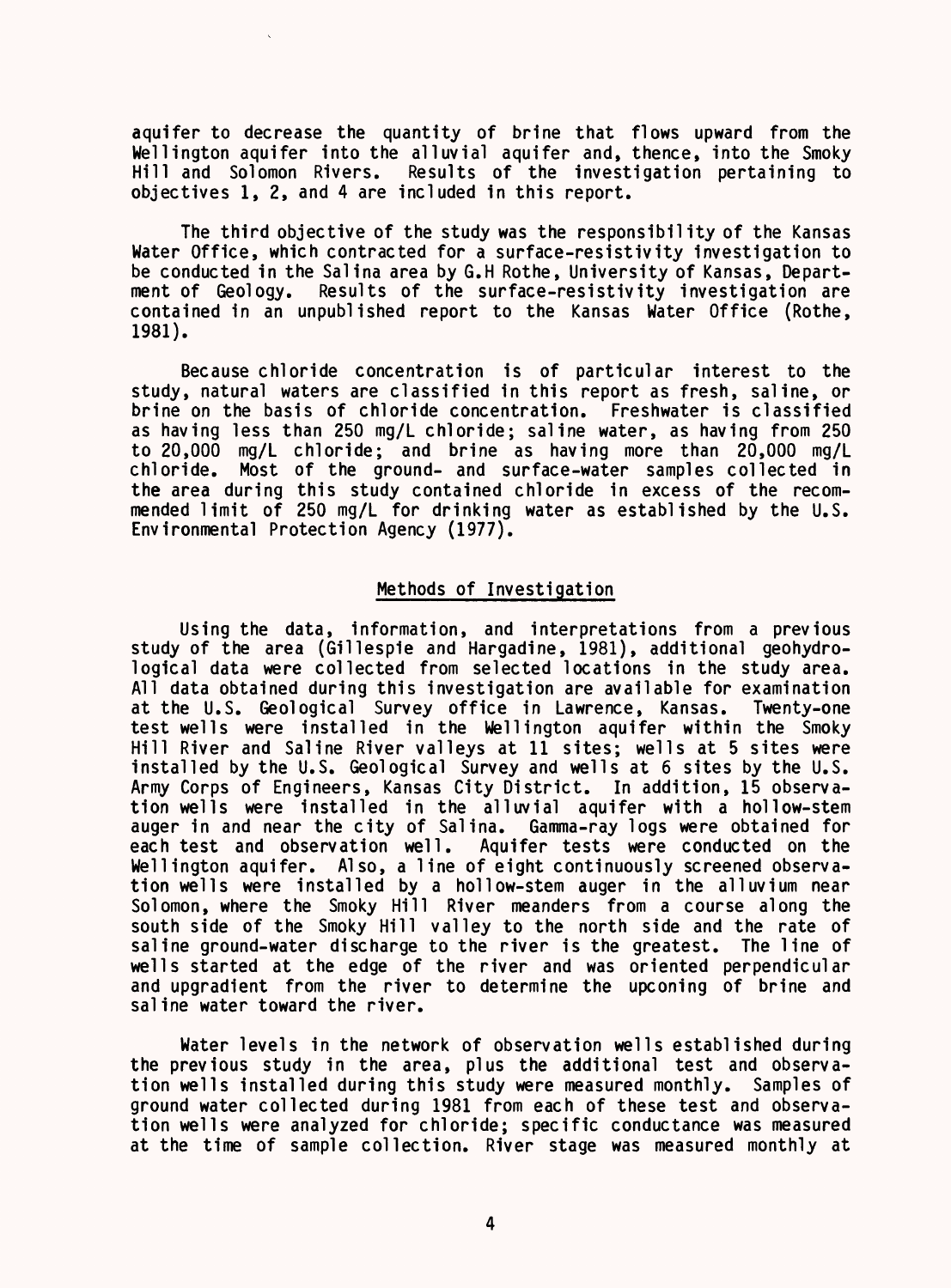bridges over the Smoky Hill, Solomon, and Saline Rivers in the study area. Water samples for determination of chloride concentration were collected on October 26, 1982, from the Saline River about every mile within the reach between the U.S. Highway 81 bridge north of Salina to the junction with the Smoky Hill River.

# Previous and Ongoing Studies

Numerous studies have been made in regard to the geology, ground water, and quality of ground and surface waters in the study area. Studies and activities prior to 1980 are reviewed in a report by Gillespie and Hargadine (1981). Their report identified the location, extent, source, Their report identified the location, extent, source, and movement of the saline ground-water discharge to the Smoky Hill River between Salina and Abilene to a greater detail than any previous reports of the area. Geologic top-and-thickness maps and geologic sections of the Hutchinson Salt Member of the Wellington Formation were compiled by Watney and Paul (1980). Gogel (1981) described the geology and ground water in the salt and gypsum deposits of the Wellington Formation. McElwee and others (1981) used a digital ground-water-flow model to estimate the effects of hypothetical relief wells near Salina on the saline discharge to the Smoky Hill River and also studied the mechanism by which the saline water enters the river. A detailed examination of the ratios of sodium, bromide, and iodide versus chloride of the ground-water samples collected during the study to help determine the source of the brines in the area was conducted by Whittemore and others (1981).

The U.S. Army Corps of Engineers, Kansas City District, as part of their Kansas and Osage Rivers, Kansas study, conducted a drilling program and surface-resistivity survey in relation to the saline-water discharge to the Smoky Hill River. They coordinated and cooperated very closely with the U.S. Geological Survey, the Kansas Water Office, and the Kansas Geological Survey during the study period and funded several items of work by those agencies. Currently (1985), a more detailed study in the Solomon area on the upconing of brine and saline water into the Smoky Hill River is being conducted by P. Alien MacFarlane and Carl McElwee of the Kansas Geological Survey. Their study will continue and expand on the line of continuously screened wells perpendicular to the Smoky Hill River established during this study.

# Well-Numbering System

The system of numbering production, test, and observation wells in this report is based on the U.S. Bureau of Land Management's system of land subdivision. The first number indicates the township; the second indicates the range west or east of the Sixth Principal Meridian; and the third indicates the section in which the well is located. The first letter following the section number denotes the quarter section or 160-acre tract; the second, the quarter-quarter section or 40-acre tract; and the third, the quarter-quarter-quarter section or 10-acre tract. The 160-acre, 40 acre, and 10-acre tracts are designated A, B, C, and D in a counter-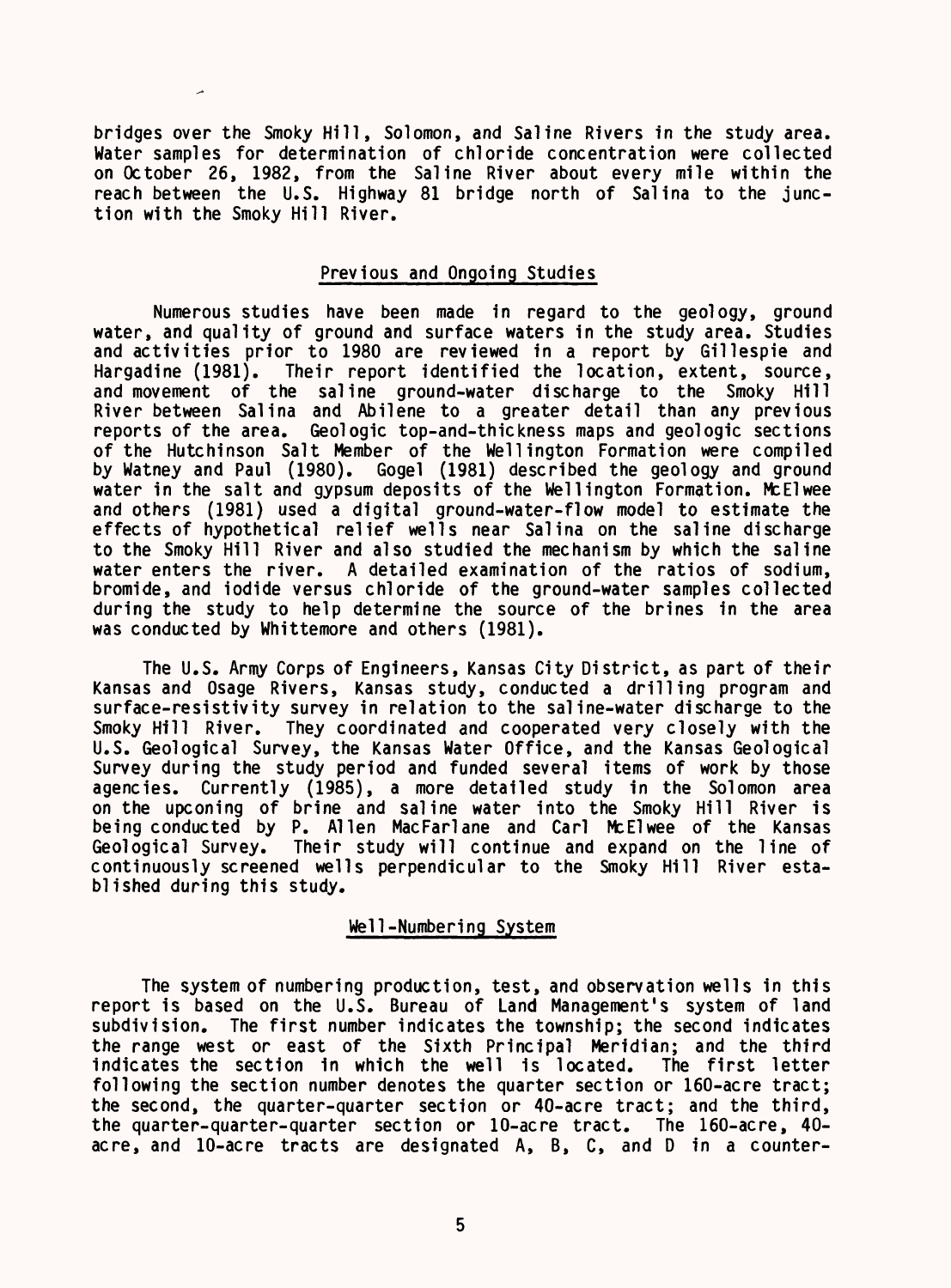clockwise direction beginning in the northeast quarter of the section. Where there is more than 1 well in a 10-acre tract, consecutive numbers are added, beginning with 2, in the order in which the wells are inventoried. For example, 13-02W-35DBB indicates the first well inventoried in the northwest quarter of the northwest quarter of the southeast quarter of sec. 35, T. 13 S., R. 2 W. (fig. 2).



Figure 2.--Well-numbering system.

# GEOHYDROLOGIC SETTING

The Smoky Hill River valley in eastern Saline and western Dickinson Counties is underlain by Pleistocene alluvial deposits (fig. 3). The adjacent uplands are underlain by Permian and Cretaceous rocks with some thin Pleistocene terrace deposits (fig. 3). The formations that pertain to this study, in ascending order, are the Odell Shale, Nolans Limestone, and the Wellington Formation (Permian), the Kiowa Shale and Dakota Formation (Cretaceous), and terrace deposits, dune sand, and alluvium (Quaternary). The Odell Shale and Nolans Limestone are only in the subsurface of the study area (fig. 4). The Kiowa and Dakota are referred to in the illustrations as undifferentiated Cretaceous rocks. The general dip and thicknesses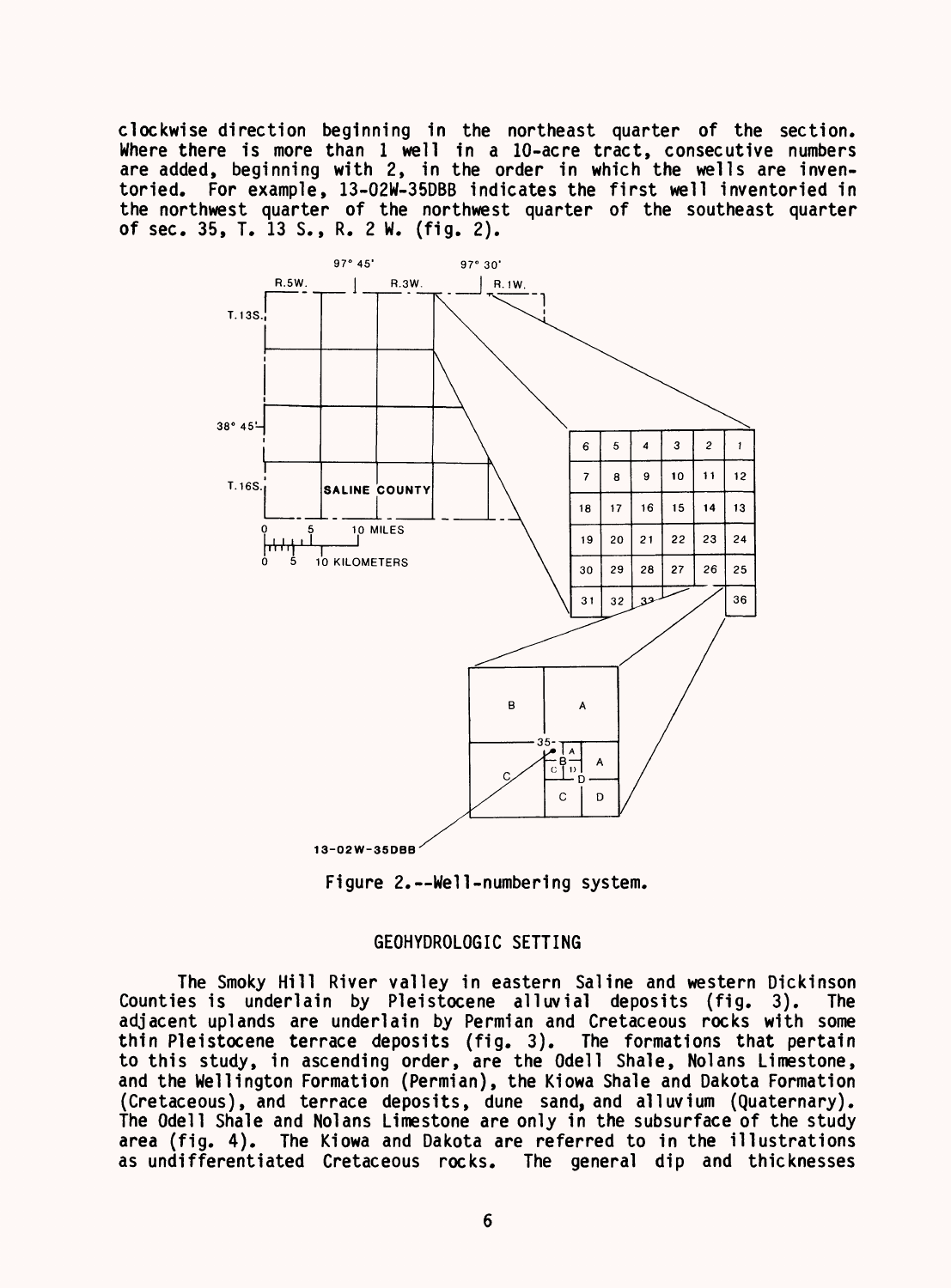

Figure 3.--Surficial geology in study area and location of large-capacity and observation wells installed during study.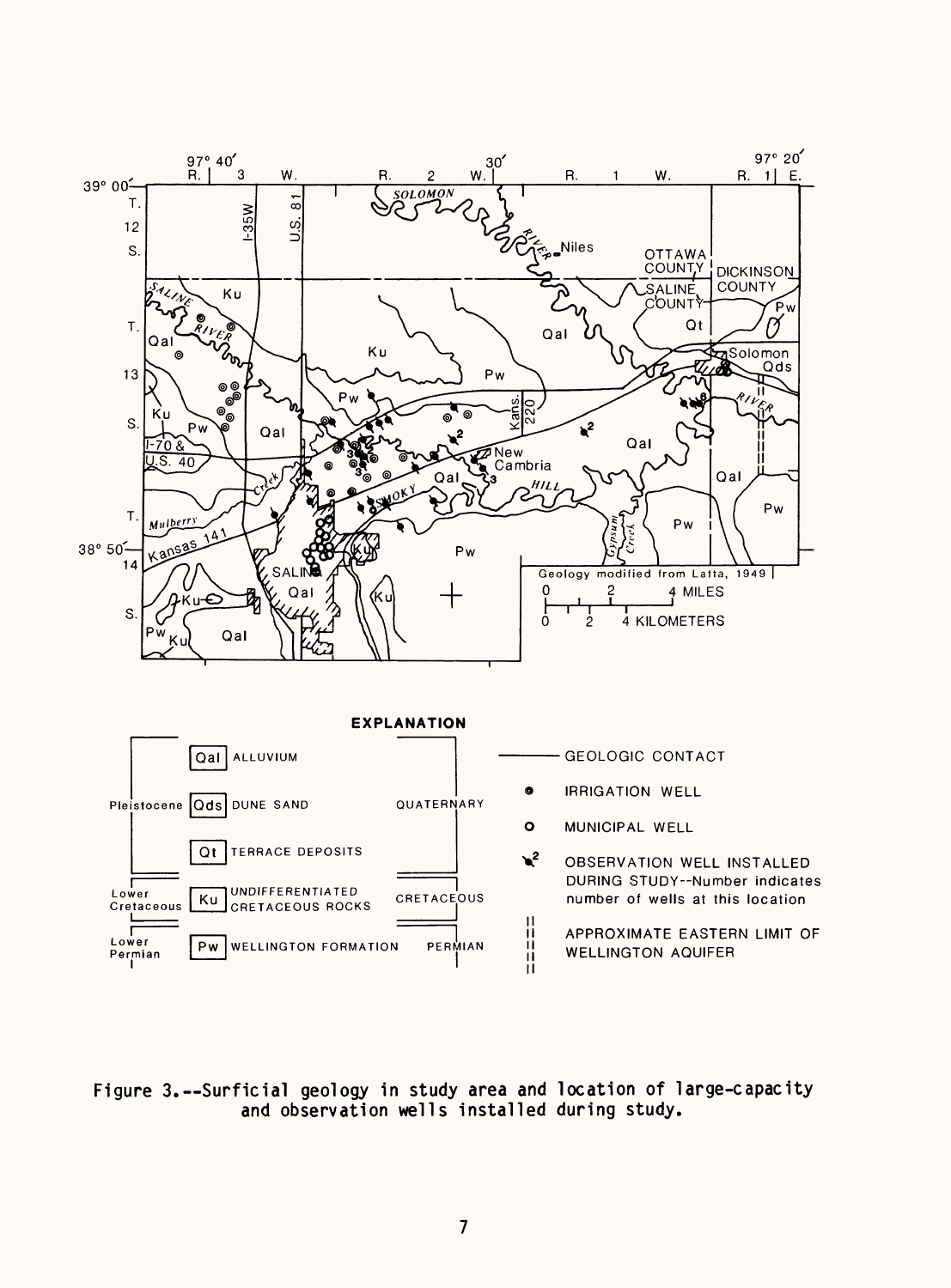

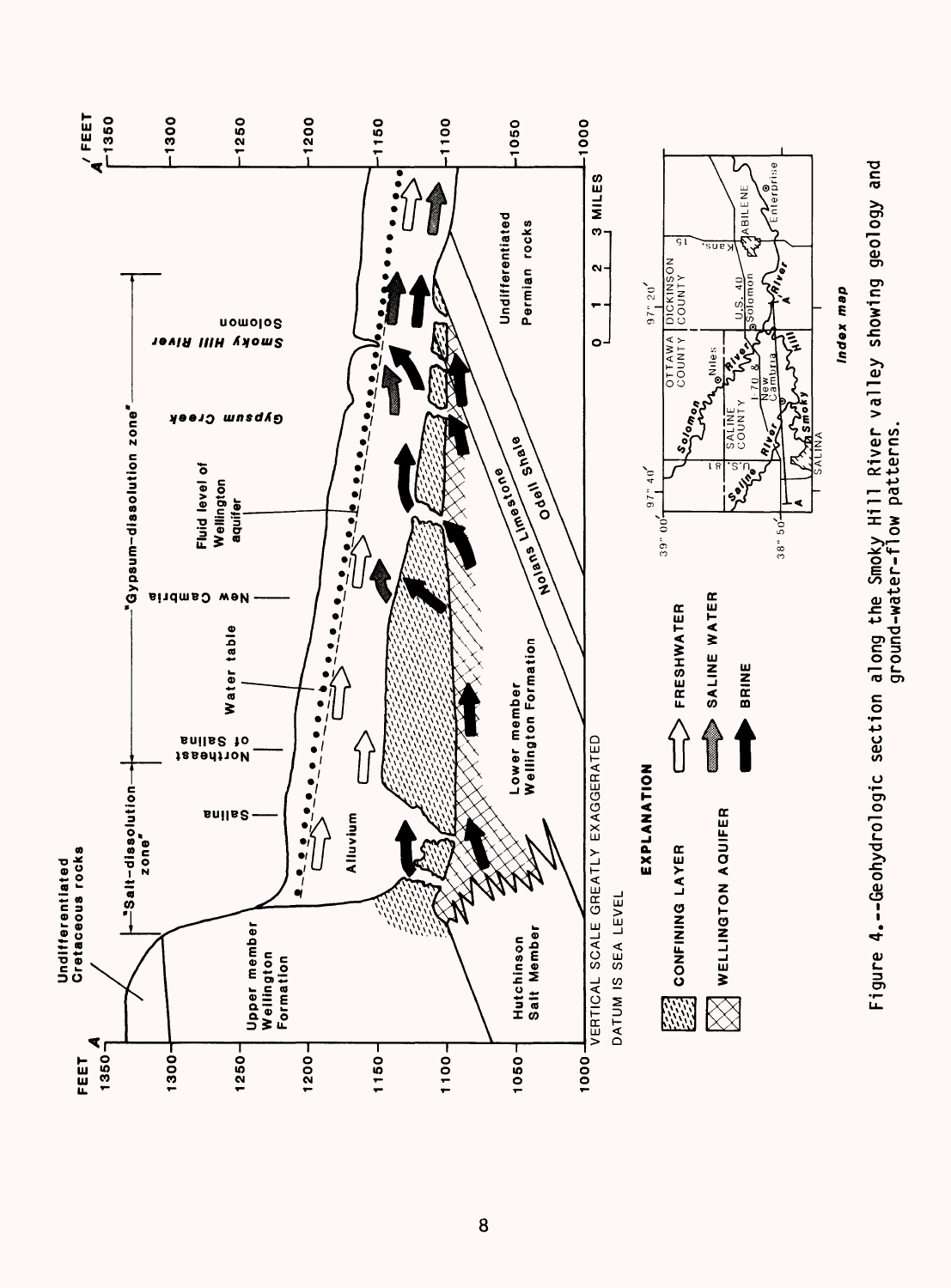of the formations are shown in a geohydrologic section in figure 4. A more detailed description of these formations, including the two formations that contain the major aquifers in the area, the Wellington Formation and the alluvium, is given by Gillespie and Hargadine (1981).

The Wellington Formation crops out on the adjacent uplands and underlies the alluvial deposits in the river valleys, except at the eastern limit of the study area. The formation is thickest toward the west, where it dips beneath Cretaceous rocks, and is thinnest toward the east, where it has been partly removed by erosion (fig. 4). The Wellington Formation can be divided conveniently into three members (Lee, 1956). The lower member, which may be as much as 200 ft thick, consists of discontinuous beds of shale, gypsum, and anhydrite with a few thin limestone and dolomite beds. Near the outcrop and subcrop, the anhydrite beds have hydrated to gypsum. The Hutchinson Salt Member of the Wellington Formation, overlying the lower member, predominantly is salt (halite) interbedded with anhydrite and shale. Thicknesses in the study area range from 0 to about 150 ft. The upper member, overlying the Hutchinson Salt Member, consists of about 110 ft of gray shale interbedded with some gypsum and anhydrite overlain by about 120 ft of predominantly gray shale. Thicknesses in the study area range from 0 to about 230 ft.

In the area along the eastern margin of the Hutchinson Salt Member and the lower member of the Wellington Formation, which in Kansas extends to Salina from the northwest and then southward into Oklahoma, circulation of freshwater from the overlying alluvial aquifer has dissolved and removed halite, gypsum, and anhydrite from the Permian rocks. This continuing dissolution process has been accompanied by the formation of cavities and associated subsidence, slumping, collapse, and fracturing of overlying shale. Thus, the dissolution process has created a permeable zone along the eastern margin of the Hutchinson Salt Member for the lateral and vertical movement of brine. Gogel (1981) named this permeable unit the Wellington aquifer (fig. 4); that part of the solution zone in the Hutchinson Salt Member was named the "salt-dissolution zone," and the part in the gypsum and anhydrite of the underlying lower member of the Wellington was named the "gypsum-dissolution zone" (fig. 4).

In this report the Wellington aquifer also includes the underlying Nolans Limestone in the Solomon area. and is composed of gypsum, anhydrite, dolomite, and shale in the subsurface in this area. Underlying the alluvium in the Smoky Hill River valley near Solomon, the Nolans has a dissolution zone similar to that of the lower member of the Wellington and is actually an extension of the Wellington aquifer. The underlying Odell Shale is the confining layer against which the Wellington aquifer pinches out underneath the Smoky Hill River valley.

Local drillers and geologists use the term "lost-circulation zone" to describe the Wellington aquifer. The terms "lose circulation," "lostcirculation," "circulation loss," or "circulation was lost" refer to the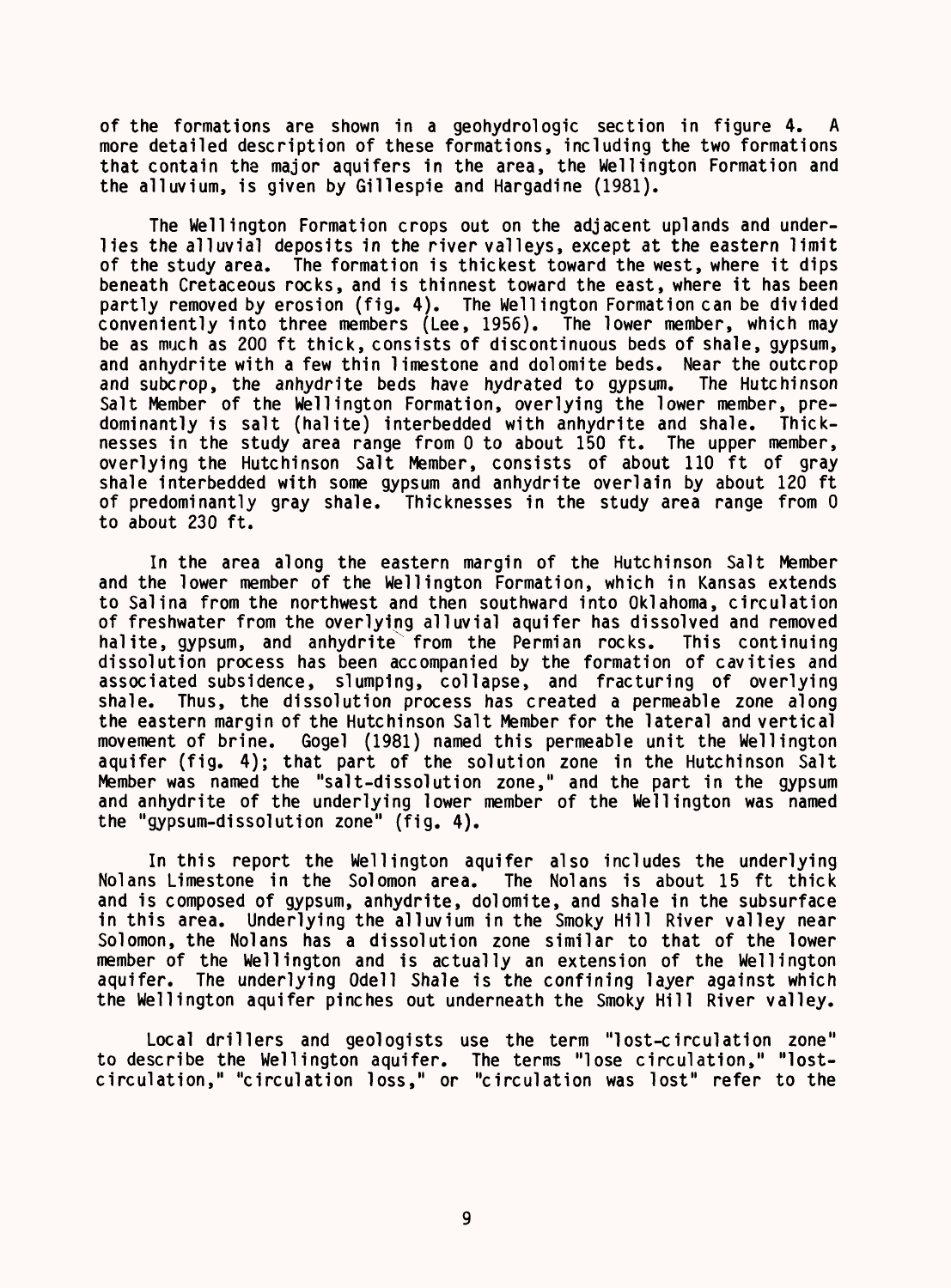drilling of wells using rotary methods during which circulation of the drilling fluid is lost when solution cavities or very permeable materials<br>are encountered. The "lost-circulation zone" also has been called the The "lost-circulation zone" also has been called the "shallow disposal zone" because of the large volumes of oilfield brines that formerly were disposed into it.

In the study area, the Wellington aquifer underlies parts of the valleys of the Smoky Hill, Solomon, and Saline Rivers at a depth of 50 to 150 ft. The "gypsum-dissolution zone" in the Wellington aquifer extends from northeast of Salina to Solomon, and is estimated to be 5 to 15 ft<br>thick. The thickness was determined from lithologic logs, test-hole cores. The thickness was determined from lithologic logs, test-hole cores, drilling characteristics, water loss during drilling, drilling time, and gamma-ray logs. The basic determining factors from test-hole information as to the thickness of the Wellington aquifer are water loss between the bottom of the overlying shale, or weathered shale, and the top of the hard-drilling anhydrite beds. The anhydrite is almost impermeable and has few fractures. Geologists from the U.S. Army Corps of Engineers, Kansas City District, also have determined the same approximate thickness of the Wellington aquifer in the "gypsum-dissolution zone" by examination of cores collected in the study area (John Moylan, U.S. Army Corps of Engineers, Kansas City District, oral commun., 1985). The effective porosity of the Wellington aquifer was determined mainly from visual inspection of the cores and was estimated to be 1 to 5 percent.

In the uplands adjacent to the river valleys, data collected during the previous study from a test hole (13-02W-20CAC) cored by the U.S. Army Corps of Engineers, Kansas City District, to a depth of 333 ft and from a test hole (14-02W-9CCB) drilled by the Hydraulic Drilling Co. to a depth of 150 ft indicate that dissolution of evaporite deposits is minimal and that strati graphically comparable sections in the Wellington Formation to the Wellington aquifer underlying the valley alluvium are relatively impermeable. Thus, the Wellington aquifer probably does not occur under the adjacent uplands areas; however, a few domestic and stock wells completed in the shale and gypsum yield small quanities of calcium sulfate type water.

The alluvium overlies the Wellington Formation in most of the Smoky Hill River valley but directly overlies the Nolans Limestone and Odell Shale in the eastern part. The alluvium consists of clay, silt, sand, and gravel deposits that range in thickness from a few feet to about 120 ft and average about 60 ft. Coarse-grained deposits of sand and gravel generally occur in the lower part of the alluvium, range in thickness from about 30 to 80 ft, and average about 40 ft thick. Fine-grained deposits of silt and clay occur in the upper part and range in thickness from about 10 to 40 ft and average about 20 ft. In general, the alluvium in the Solomon River valley has a greater percentage of fine-grained deposits than the alluvium of the Smoky Hill River valley. Irrigation and municipal wells completed in the alluvial deposits yield 200 to 900 gal/min in areas where the ground water is fresh. The average depth to water is about 20 ft, and the average saturated thickness is about 40 ft.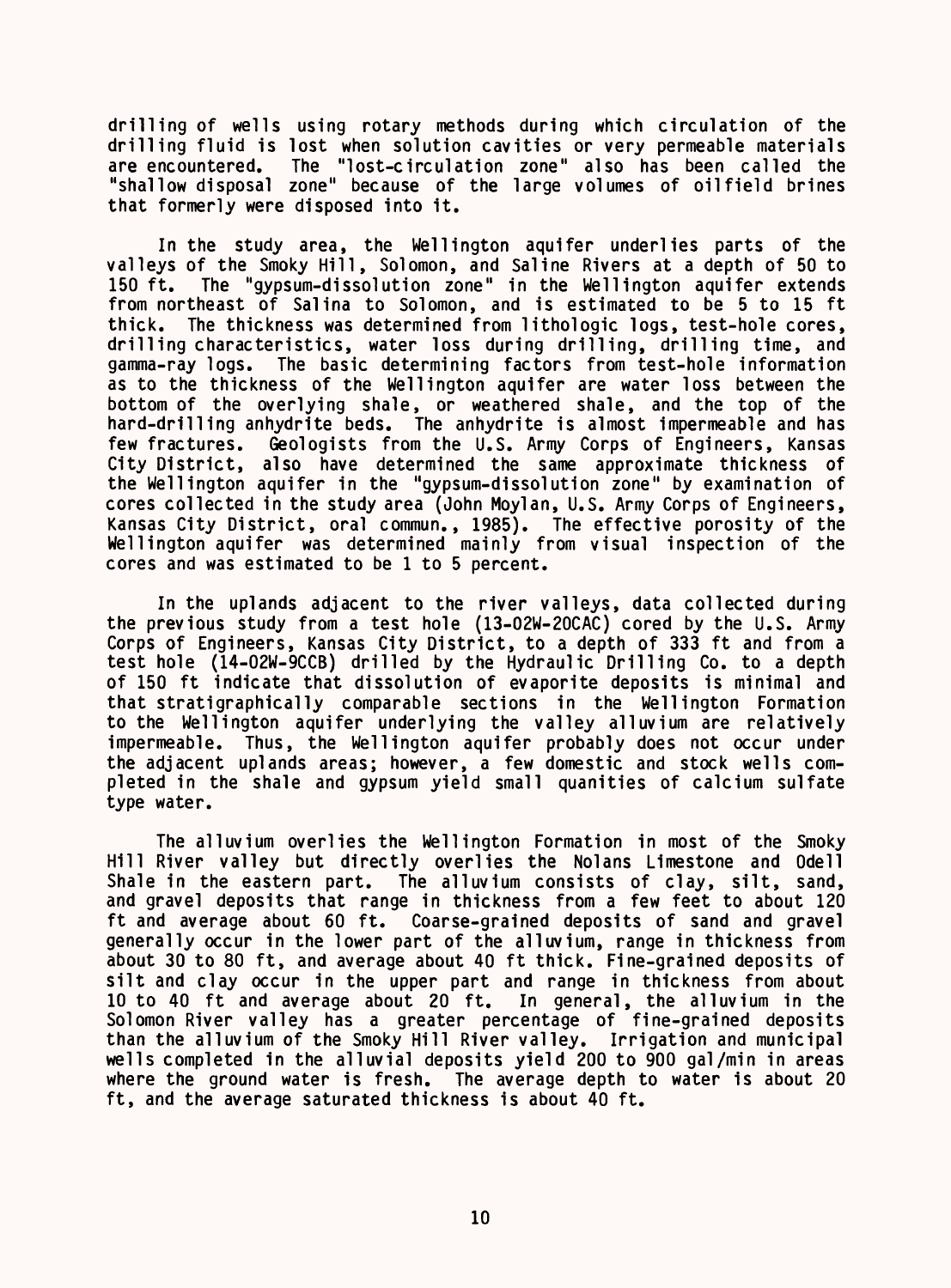The bedrock surface under the valley alluvium is more irregular and the alluvium is thicker in the areas overlying the Hutchinson Salt Member or the "salt-dissolution zone." The dissolution of the thick halite beds has caused deeper subsidence and collapse depressions than the dissolution of the thinner layers of interbedded shale and gypsum in the "gypsumdissolution zone." An example of deep subsidence and subsequent filling with thick alluvium is in the area at the northern edge of Salina, where the alluvium is about 120 ft thick (fig. 4). East of Salina, the bedrock surface is more regular; however, there are numerous smaller depressions and collapse structures, most of which are located between New Cambria and Solomon, that are associated with dissolution and collapse of cavities in the gypsum beds in the lower member of the Wellington Formation or "gypsum-dissolution zone." Landowners in the area reported the location of many sinkholes they have observed over the years. These sinkholes were caused by collapse of the overlying shale of the confining layer into a gypsum cavity, allowing the alluvial sand and gravel to fall into the collapse structure with subsequent collapse of the overlying silt and clay, thereby creating a sinkhole at the surface. Since the previous study of the area, the authors have observed at least four recent sinkholes.

The confining layer between the Wellington and alluvial aquifers from the eastern edge of Salina to the pinching out of the Wellington aquifer near Solomon consists of shale and weathered shale of the Wellington Formation. The confining layer is about 45 to 50 ft thick near Salina and decreases in thickness to 10 ft or less near Solomon at the eastern limit of the Wellington aquifer (fig. 5). From New Cambria to Solomon the confining layer decreases in thickness and also becomes increasingly interbedded with gypsum, therefore, more permeable. Locally, collapse structures penetrate the confining layer, especially in the thinner areas. The sand and gravel mixed with shale fragments in these collapse structures create a more permeable conduit for hydraulic connection between the Wellington and alluvial aquifers.

For the remainder of this report, discussion emphasis will be on the "gypsum-dissolution zone" of the Wellington aquifer and the overlying alluvial aquifer in the area from northeast of Salina to Solomon because this is the major area where brine from the Wellington aquifer moves upward into the alluvium, thence, into the Smoky Hill and Solomon Rivers.

# Wellington Aquifer

# Fluid-Level Surface and Water Movement

The configuration of the fluid-level surface in the Wellington aquifer in the study area (October 1981), as determined from water-level measurements in observation wells, is shown in figure 6. Because both the Wellington and alluvial aquifers contain ground water of variable density, 1.00 to 1.18 g/cm3 (grams per cubic centimeter), the hydrostatic method given by Jorgensen and others (1982) was used to determine the direction of ground-water flow between the Wellington and alluvial aquifers in the study area. Data for the fluid level and density of the ground water in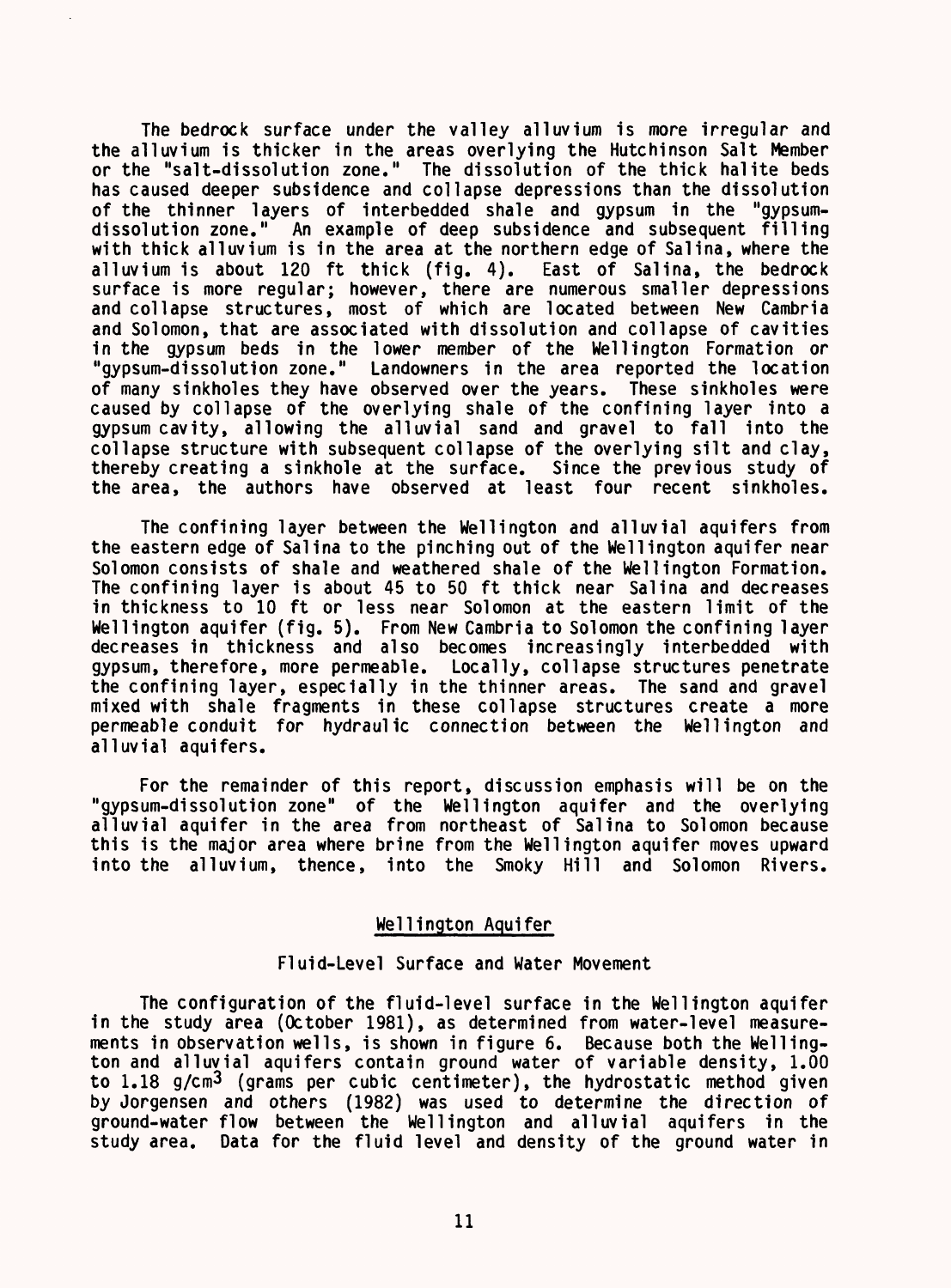

 $12$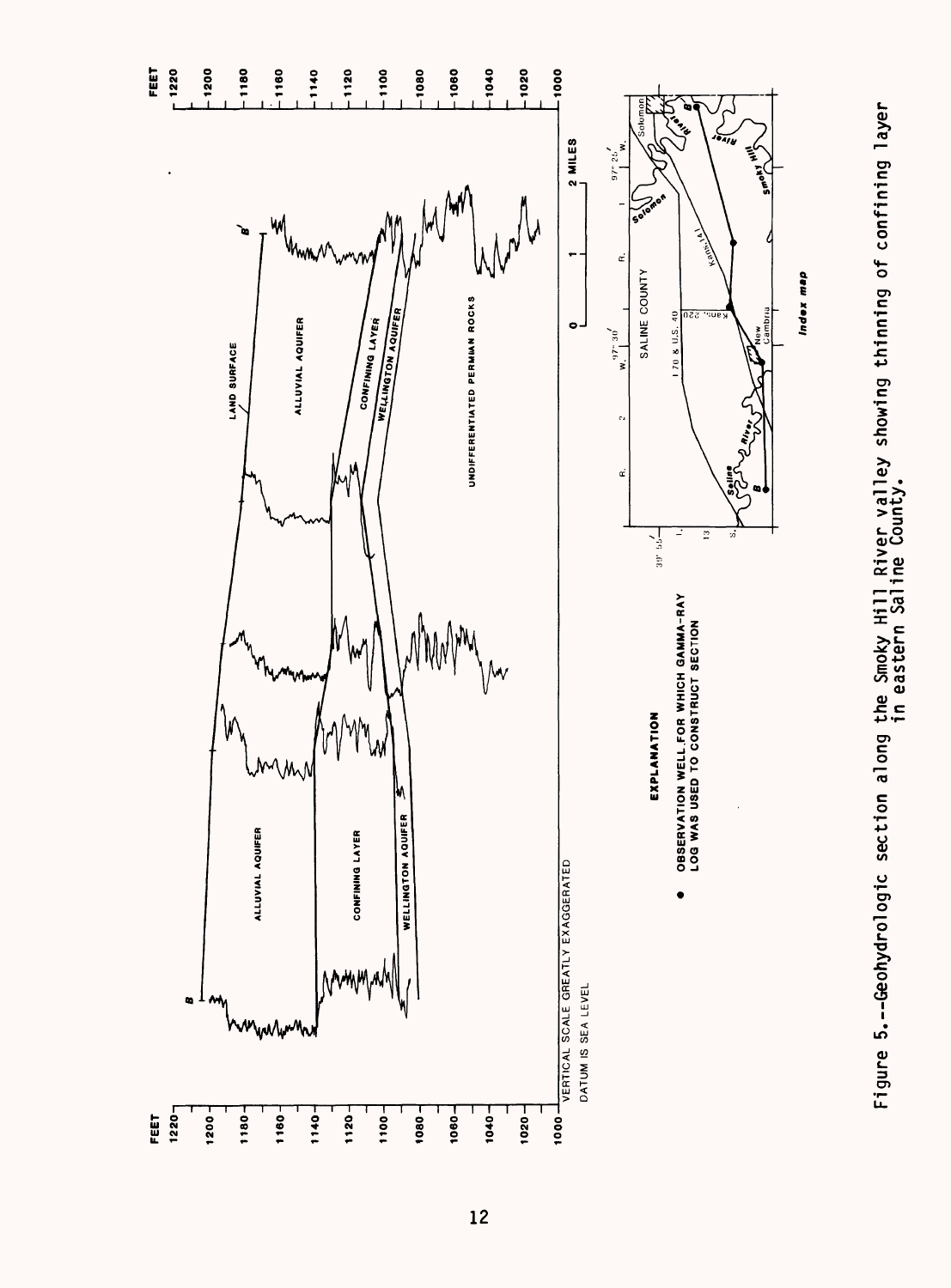

### **EXPLANATION**

 »200 FLUID-LEVEL CONTOUR OF THE WELLINGTON AQUIFER-Shows altitude of fluid level in the Wellington aquifer, October 1981. Contour interval 10 feet. Datum is sea level

 $\mathsf{u}$ OBSERVATION WELL-Letter indicates direction of flow from (U) or to (D) the Wellington aquifer

BOUNDARY OF ALLUVIAL DEPOSITS

Figure 6.--Altitude of fluid levels in the Wellington aquifer, October 1981, and direction of flow between the Wellington and alluvial aquifers.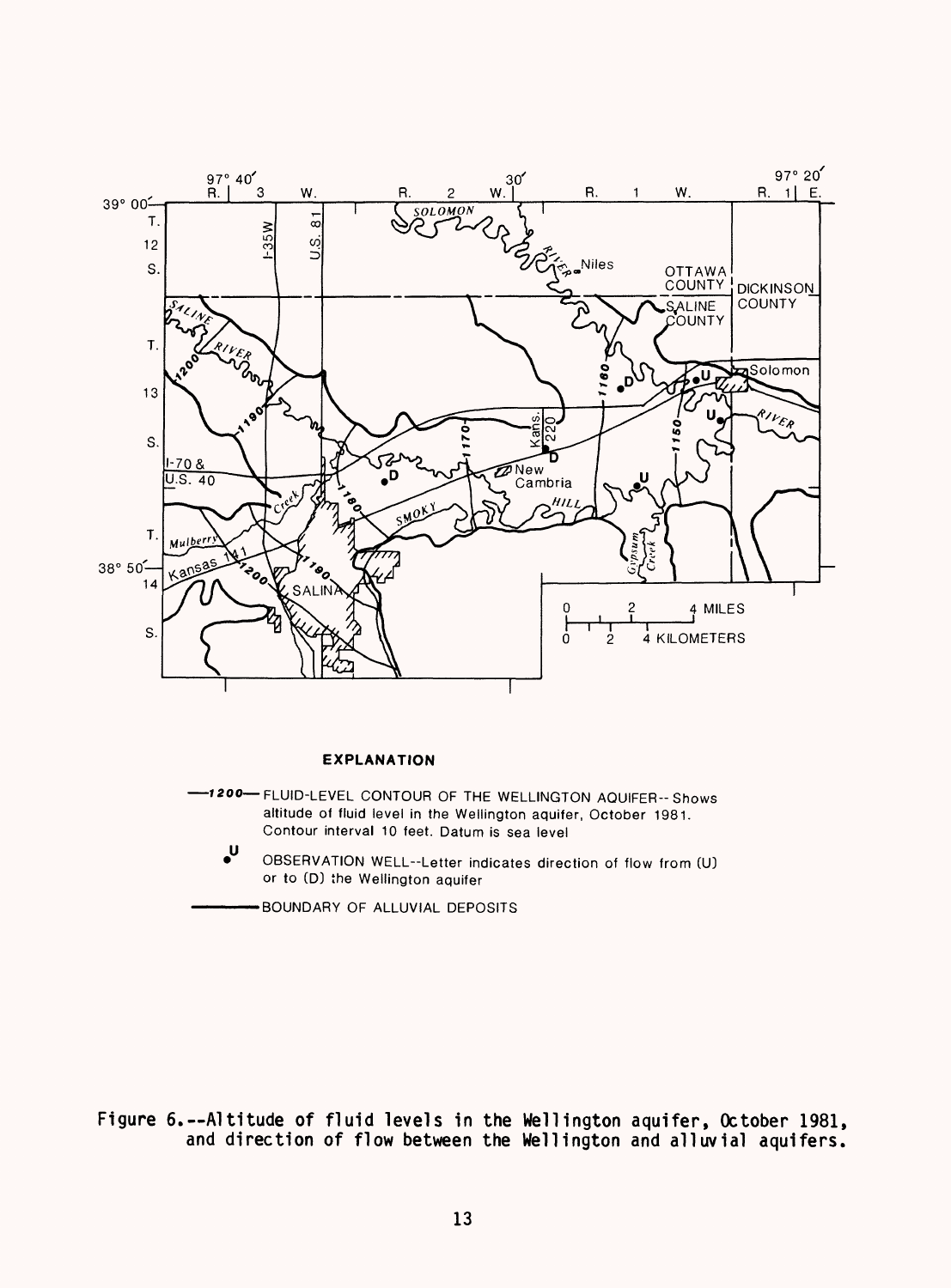both aquifers at the same location were available only at six locations. The vertical-flow directions of the component of flow from the Wellington aquifer or to the Wellington aquifer were calculated at each location (fig. 6). These flow directions were calculated during relatively hydrologically stable conditions. The flow directions at some of these locations can change temporarily due to recharge from excessive precipitation or inundating floods.

Within the study area, the Wellington aquifer, as shown in figure 4, can be divided into three hydrologic areas: (1) A recharge area, south and northwest of Salina, (2) a transmission area between Salina and New Cambria, and (3) a discharge area between New Cambria and Solomon (Gillespie and Hargadine, 1981).

The Wellington aquifer receives recharge from the alluvial aquifer in the area south and northwest of Salina (Gogel, 1981). In that area, freshwater flows downward because the hydraulic head in the alluvial aquifer is higher than the hydraulic head in the Wellington aquifer. This continuous recharge of freshwater results in the dissolution of the halite and gypsum and a continuous formation of brine in the Wellington aquifer.

In the transmission area between Salina and New Cambria, most of the ground-water flow is movement of brine downgradient (eastward) through the aquifer. Vertical flow to or from the Wellington aquifer in this area probably is not significant because the overlying confining layer is less permeable.

In the area between New Cambria and Solomon, the confining layer is thinner and more permeable, and many localized collapse structures have provided breaches in the confining layer. Also, the Wellington aquifer .<br>pinches out near Solomon. Because of the relatively more permeable confining bed and because the hydraulic head in the Wellington aquifer in this area generally is higher than the hydraulic head in the alluvial aquifer, brine is discharged upward to mix with the freshwater in the alluvium. Thus, the brine discharged from the Wellington aquifer is the source of the saline ground-water discharge from the alluvial aquifer to the Smoky Hill and Solomon Rivers. The brine discharge from the Wellington aquifer to the alluvial aquifer was estimated in the previous study of the area (Gillespie and Hargadine, 1981) to average  $0.8 \text{ ft}^3/\text{s}$ .

# Chloride Distribution

Chloride distribution in the Wellington aquifer for 1976 and 1981 is shown in figure 7 (Gillespie and Hargadine, 1981; Whittemore and others, 1981). The brine in the "salt-dissolution zone" of the Wellington aquifer at Salina is saturated (about 190,000 mg/L of chloride at 20 °C) or nearly saturated with respect to chloride. Chloride concentration or nearly saturated with respect to chloride. in the brine in the "gypsum-dissolution zone" varies from 180,000 mg/L, northeast of Salina at the eastern edge of the "salt-dissolution zone," to as much as 58,000 mg/L at the eastern end and major discharge area of the Wellington aquifer. Ground water in the Solomon River valley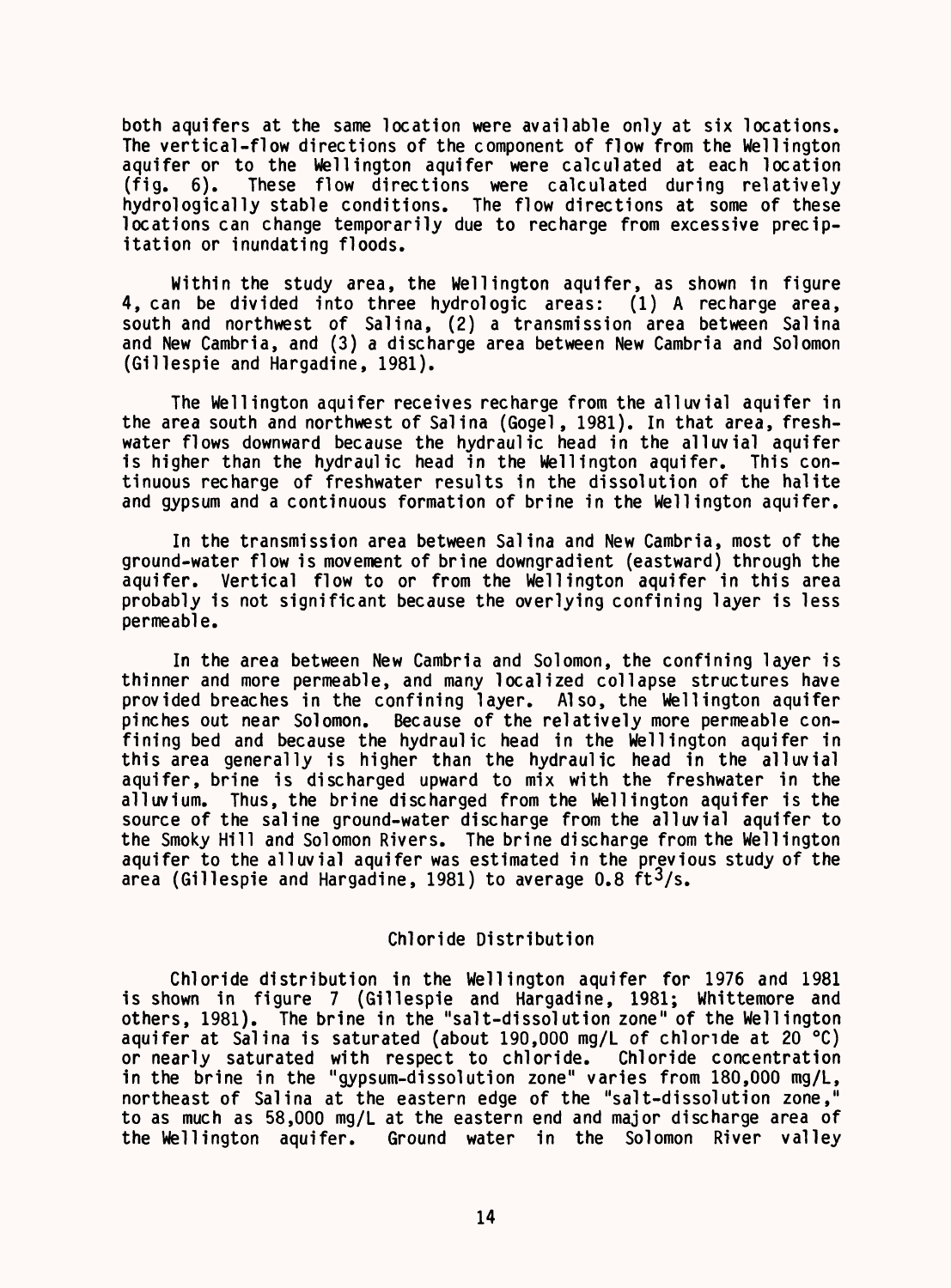

#### **EXPLANATION**

 $3^{180}_{180}$ OBSERVATION WELL COMPLETED IN WELLINGTON AQUIFER --Upper number indicates 1976 chloride concentration, in grams per liter (milligrams per liter x 1000) (Gillespie and Hargadine, 1981). Lower number indicates 1981 chloride concentration, in grams per liter [Whittemore and others, 1981). Single digit number indicates number of wells at this location

BOUNDARY OF ALLUVIAL DEPOSITS

Figure 7.--Chloride concentration in water samples from the Wellington aquifer.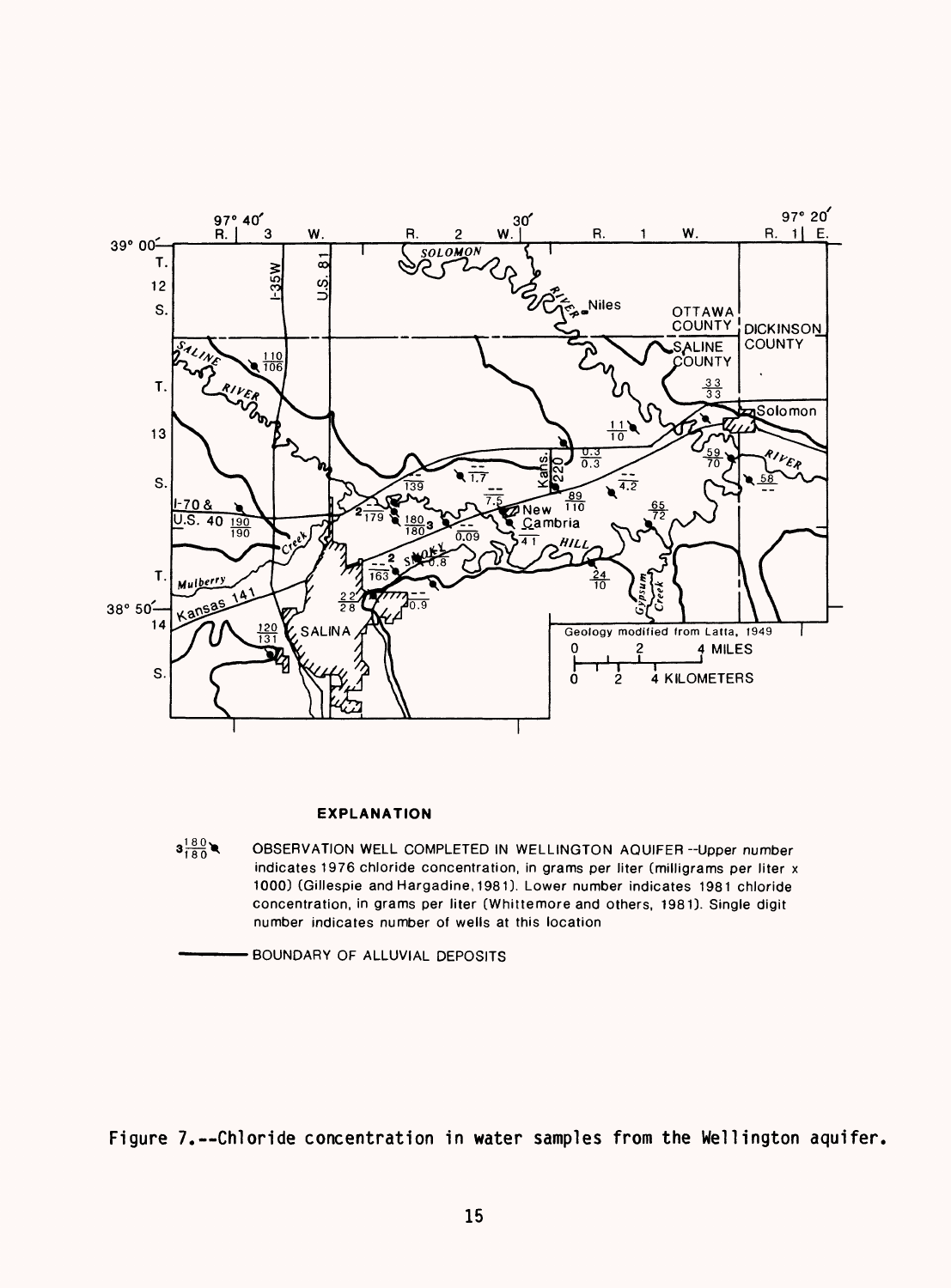generally has a smaller concentration of chloride when compared to that in<br>the Smoky Hill River valley. Calcium sulfate type water in the Wellington Calcium sulfate type water in the Wellington aquifer underlying the Solomon River Valley mixes with and dilutes the sodium chloride type water at the junction of the Smoky Hill River and Solomon River valleys.

The main reason for the dilution of the brine as it flows eastward probably is the periodic freshwater inflow from the overlying alluvial aquifer when it is suddenly recharged by floods that partly or completely inundate the valley between New Cambria and Solomon. During these floods, the hydraulic heads in the Wellington and alluvial aquifers are reversed, and fresher water probably flows downward into the Wellington aquifer<br>through the collapse structures. Inundating floods are less frequent Inundating floods are less frequent since the construction of the large multipurpose reservoirs upstream on the Smoky Hill, Solomon, and Saline Rivers. More frequent peak flows that stay within the rivers' main channels also may force freshwater into the Wellington aquifer through collapse structures that may be under or near the rivers. A relatively small quantity of calcium sulfate type water probably enters the Wellington aquifer from the adjacent upland all along the edge of the Smoky Hill River valley.

Chloride data from the previous study (Gillespie and Hargadine, 1981) were used to show the progressive decrease in chloride concentration in the "gypsum-dissolution" zone down valley to the major discharge area at the eastern limit of the Wellington aquifer. It was interpreted that the dilution was relatively uniform, and by using the chloride-concentration map (fig. 7), the chloride concentration at any location could be estimated.

As part of this study, 8 test wells were drilled along a north-trending line through well 13-2W-32CCB northeast of Salina, where the chloride concentration was 180,000 mg/L during 1976. Chloride concentrations of samples from these wells ranged from 139,000 to 180,000 mg/L during 1981 (fig. 7). However, chloride concentrations of samples from an additional 6 test wells drilled between the well at 13-2W-32CCB to 3 mi east of New Cambria were not as large as anticipated. The water samples were expected to have chloride concentrations ranging from 89,000 to 180,000 mg/L, but these chloride concentrations ranged from 90 to 41,000 mg/L (fig. 7). The 2 test wells at 13-2W-33DDC and 14-2W-8AAB were drilled to a depth of 125 ft, with circulation being lost in the first test well. The hydraulic head and chloride concentration in the Wellington and alluvial aquifers are approximately the same at these 2 sites (90 and 80 mg/L, respectively); therefore, these 2 wells probably are not hydraulically connected to the Wellington aquifer. Two test wells at 13-1W-29DDD and 13-2W-28DAA, which have a chloride concentration of 4,200 and 1,700 mg/L, respectively, are relatively shallow and, therefore, may not have reached a possibly denser brine deeper in the Wellington aquifer below the bottom of the wells. The two test wells at 13-2W-35DBB and 13-2W-35DCC (chloride concentration of 7,500 and 41,000 mg/L, respectively) were drilled into the Wellington aquifer and were pumped sufficiently to collect a sample of natural forma-<br>tion water. The great variation in chloride concentrations of the water The great variation in chloride concentrations of the water samples from these test wells indicates the heterogeneity of the cavernous and fractured Wellington aquifer.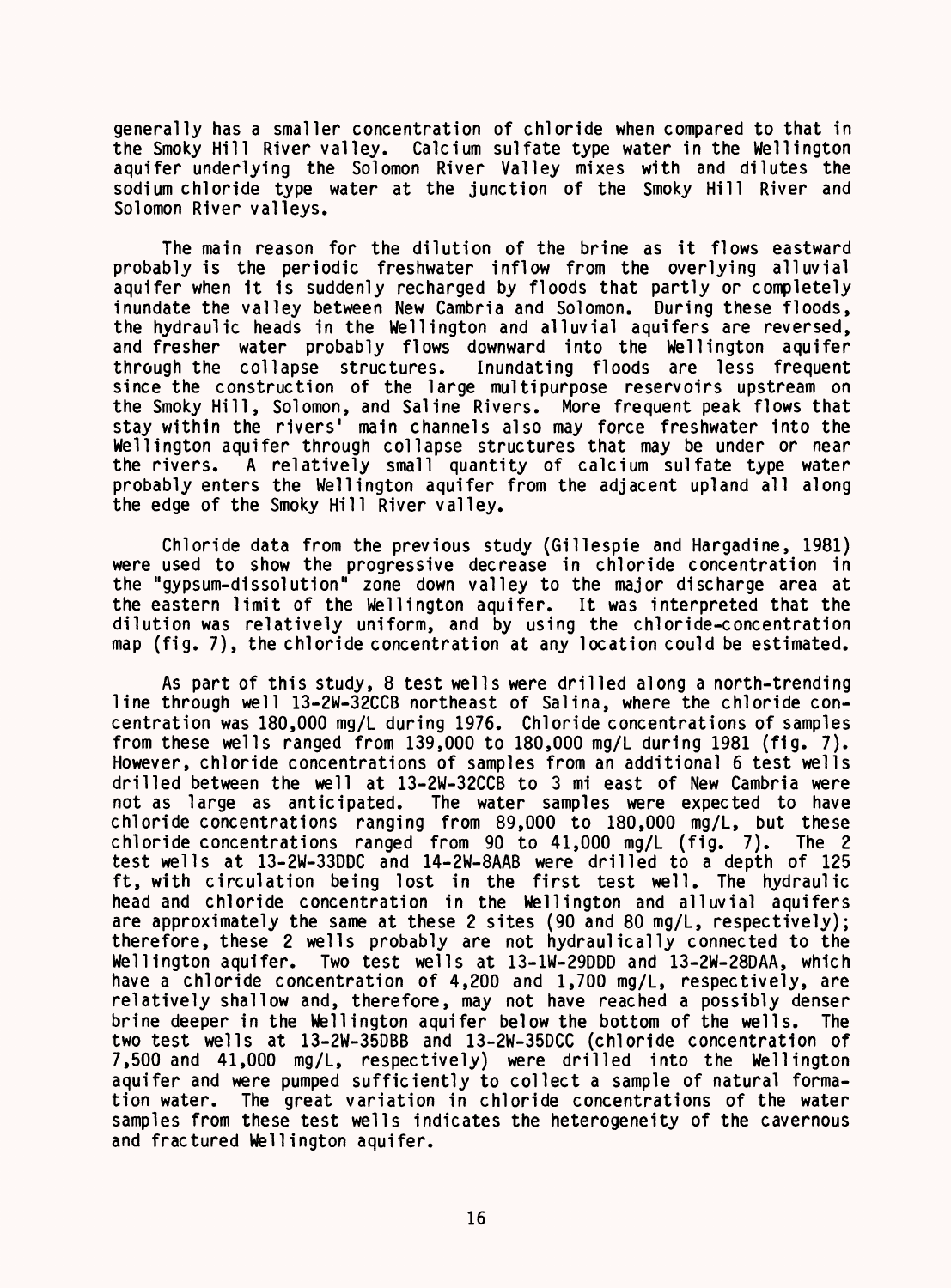The 1981 chloride concentrations in three wells between New Cambria and Solomon in the Smoky Hill River valley have increased since 1976 (fig. 7). This probably represents recovery from major dilution effects during the floods of 1973, which inundated the Smoky Hill River valley from New Cambria to Solomon.

The six 5-in. diameter test wells in the Wellington aquifer northeast of Salina (fig. 7) were pumped using the air-injection method. After<br>pumping, the column of brine in each well was of a constant density. The pumping, the column of brine in each well was of a constant density. wells were not pumped or disturbed for about 1 year. Ground-water samples were collected from the test wells at various depths in the screened interval of the wells using a grab or thief sampler. The results indicated that the ground water is stratified, with some wells having saline water overlying nearly saturated brine (fig. 8). The conversion of chloride concentration to density of the ground water in the study area is shown in figure 9. The curve shown in figure 9 was developed from densities of the ground-water samples collected from test wells during the study.

# Transmissivity and Storage Coefficient

The transmissivity of the Wellington aquifer was estimated from an aquifer test conducted on test well 13-2W-32CCB4 (figs. 3 and 7). The well, located about 1 mile northeast of Salina near the western edge of the "gypsum-dissolution zone," is completed in a gypsum cavity in which circulation was lost. Water samples from the well contained a maximum chloride concentration of 180,000 mg/L (fig. 8). The brine pumped during the aquifer test was disposed into a deep brine-disposal test well (3,300 ft in depth). The problem of brine disposal limited the sites at which Wellington aquifer tests could be conducted. Data from only the first 150 minutes of the aquifer test were used because of suspected variation of the density of the water pumped from the well after that time. Transmissivity ranged from 6,100 to 7,900 ft<sup>2</sup>/d, with an average of 7,000 ft<sup>2</sup>/d, at the 2 observation wells located 15 and 50 ft from well 12-02W-32CCB4. However, 20 test wells were drilled at 16 sites in the Wellington aquifer in the "gypsum-dissolution zone" from Salina to Solomon, and total circulation was lost in only 8 of these wells, including the pumped well and 1 observation well at the aquifer-test site. The other test wells lost observation well at the aquifer-test site. varying quantities of drilling fluid during drilling. In several cases, while drilling test wells 15 to 50 ft apart, 1 well would lose circulation,<br>while the other would lose very little drilling fluid. Therefore, the while the other would lose very little drilling fluid. average transmissivity of the Wellington aquifer in the study area is assumed to be somewhat less than 7,000  $\text{ft}^2/\text{d}$ . A value of 6,000  $\text{ft}^2/\text{d}$ will be assumed to represent the average aquifer transmissivity. Storage coefficients from the aquifer tests ranged from  $1.0 \times 10^{-3}$  to 2.0 x  $10^{-3}$ .

# Vertical Hydraulic Conductivity of Confining Layer

A core of the confining layer from a test well (14-2W-8BAC, fig. 3) drilled by the U.S. Army Corps of Engineers, Kansas City District, was analyzed by the U.S. Geological Survey in Reston, Virginia. The vertical hydraulic-conductivity values ranged from  $1.2 \times 10^{-3}$  to  $3.4 \times 10^{-4}$  ft/d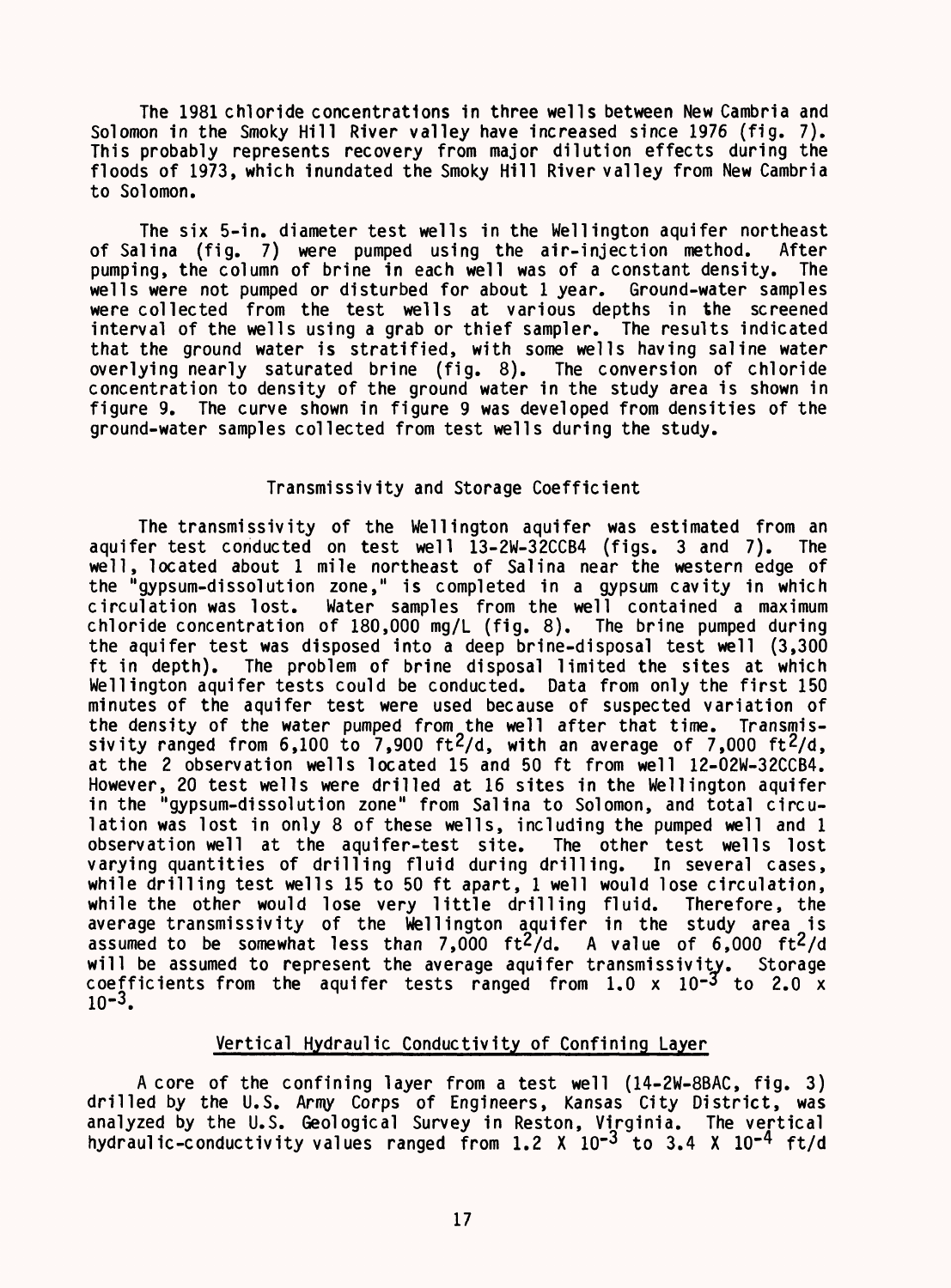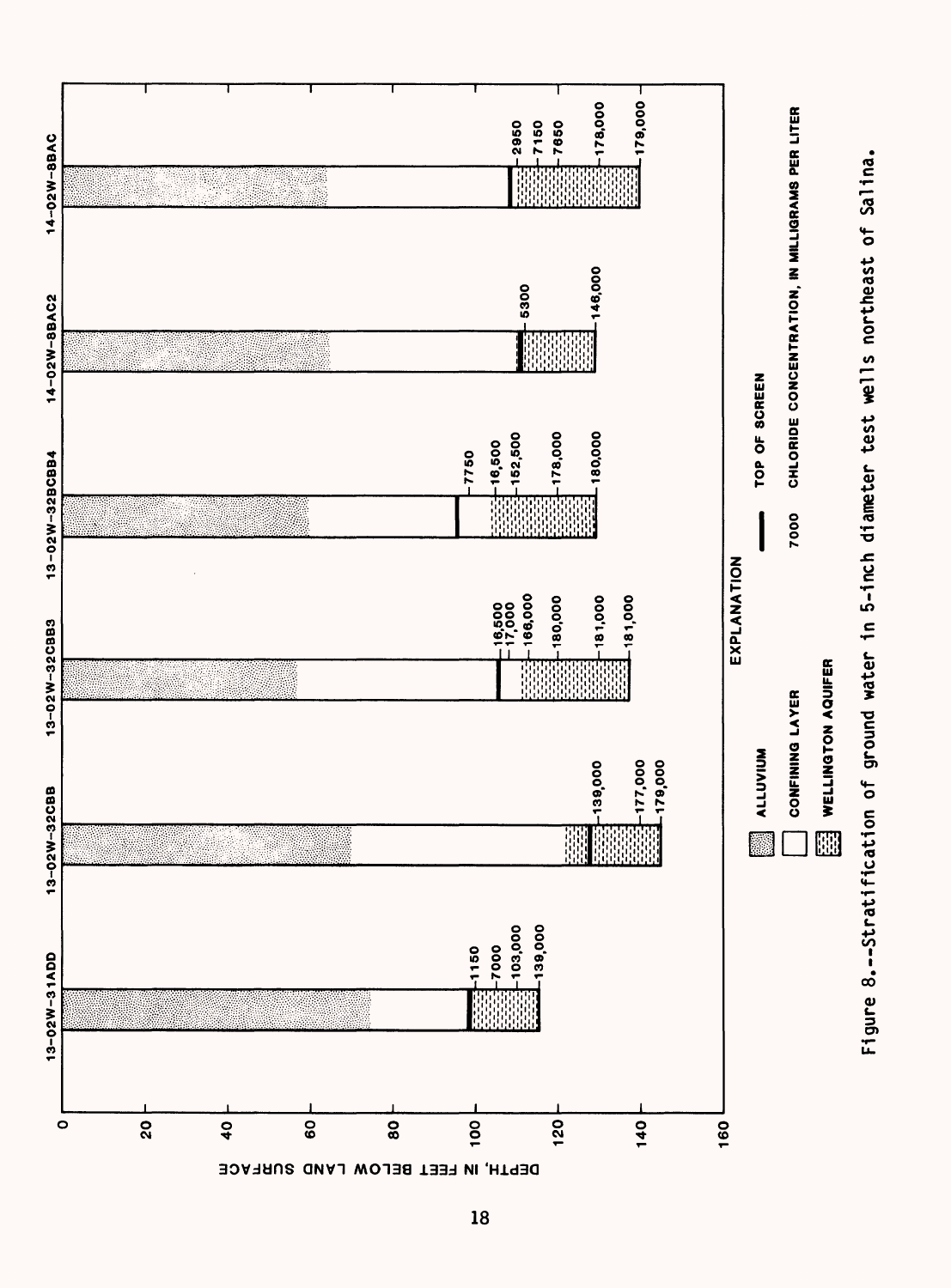

Figure 9.--Relationship of chloride concentration to density of ground water in study area.

(S.E. Silliman, U.S. Geological Survey, written commun., 1980). However, since these laboratory tests were conducted with no loading added to simulate overburden pressures, these values are considered an upper limit (C.E. Neuzil, U.S. Geological Survey, oral commun., 1985). The porosity of the confining layer is estimated to be about 30 percent (C.E. Neuzil, U.S. Geological Survey, oral commun., 1985).

The confining layer, as previously discussed, varies in thickness from about 50 ft near Salina to 10 ft or less at Solomon (fig. 5). In the area between Salina and New Cambria, the confining layer is mainly shale and weathered shale and relatively impermeable. From New Cambria to Solomon, the shale of the confining layer becomes increasingly interbedded with gypsum and, therefore, is more permeable.

# Alluvial Aquifer

# Fluid-Level Surface and Water Movement

The configuration of the fluid-level surface (water table) in the alluvial aquifer in the study area is shown in figure 10. The major source of water in the alluvial aquifer is recharge from precipitation and periodic flooding of the Smoky Hill, Solomon, and Saline Rivers. However, a small quantity of brine is contributed from the underlying Wellington aquifer. The vertical component of ground-water flow between the Wellington and alluvial aquifers is upward at the eastern end of the study area. Ground water in the alluvial aquifer flows eastward, and in the Smoky Hill River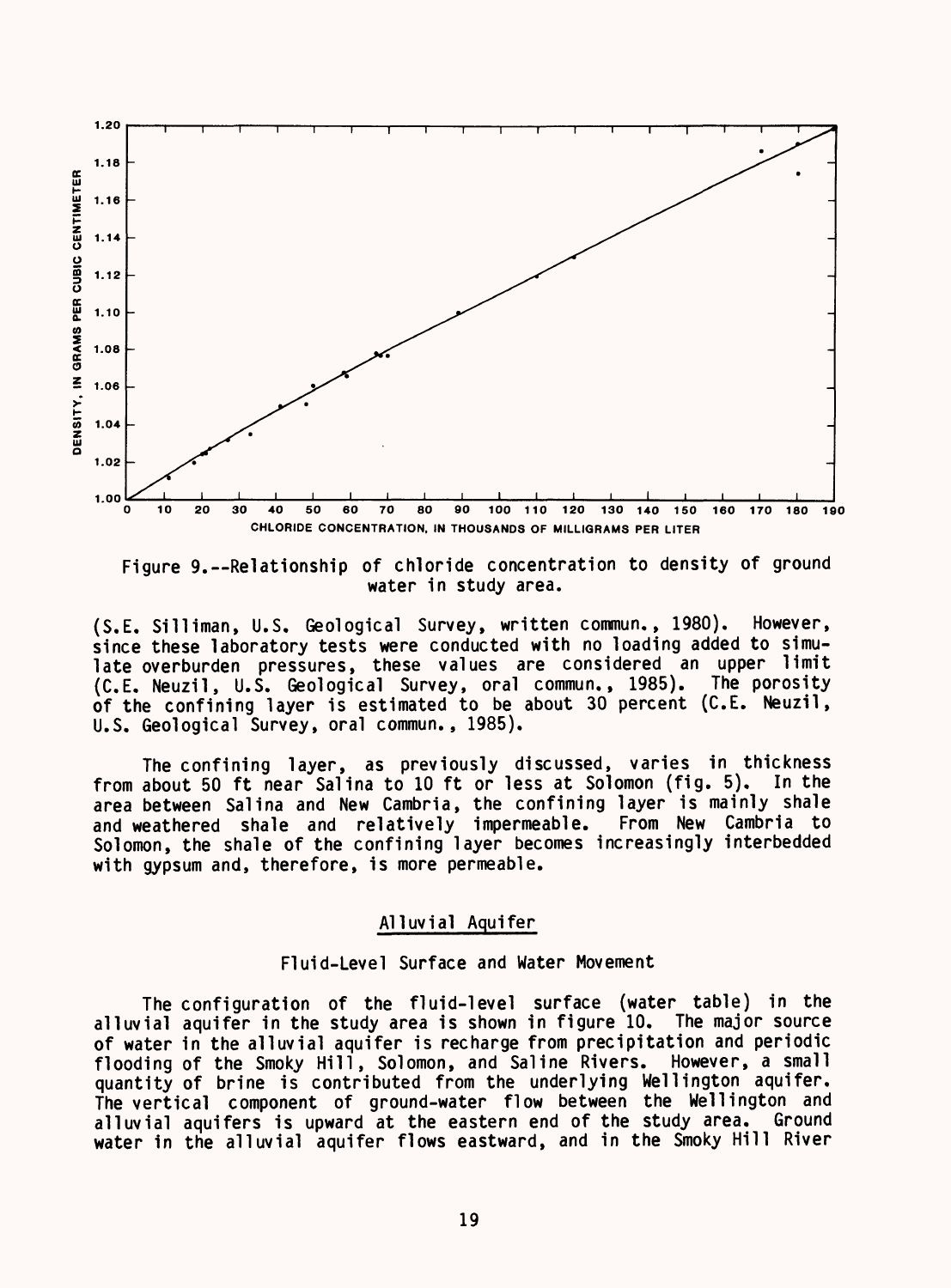

#### **EXPLANATION**

- **-7200** FLUID-LEVEL CONTOUR OF THE ALLUVIAL AQUIFER-Shows altitude of fluid level in the alluvial aquifer, October 1981. Contour interval 10 feet. Datum is sea level
	- OBSERVATION WELL-Letter indicates direction of flow from (U) or to (D) the Wellington aquifer

BOUNDARY OF ALLUVIAL DEPOSITS

Figure 10.--Altitude of fluid levels in the alluvial aquifer, October 1981, and direction of flow between the Wellington and alluvial aquifers.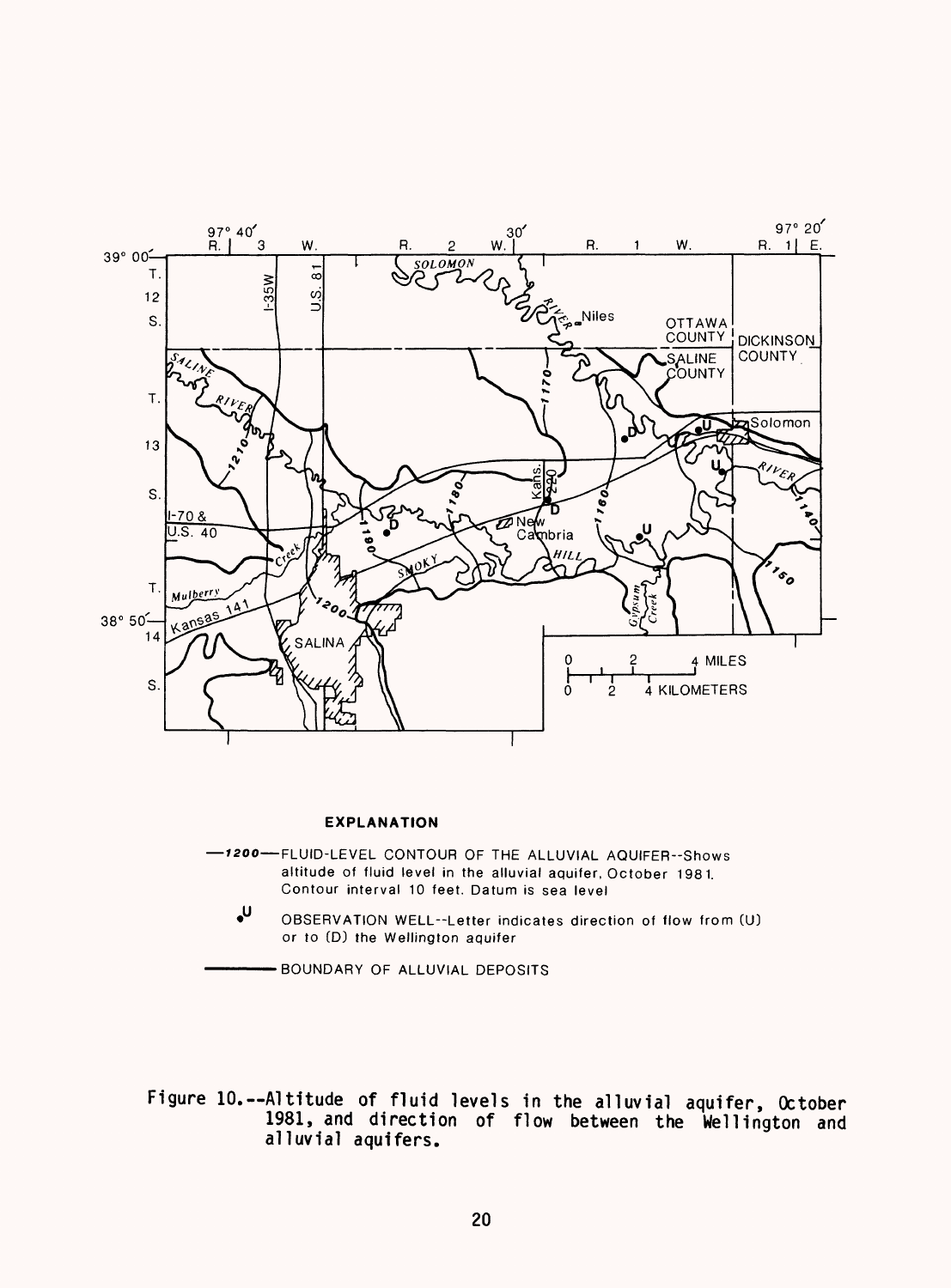valley, the flow primarily is straight down the valley parallel to the valley sides, except near the river, where there is a flow component toward the river. Along most of the valley, the Smoky Hill River channel is located near the south valley wall; however, near Solomon the river meanders northward across the valley to the junction with the Solomon River and, hence, eastward down the valley.

# Chloride Distribution

Water in the alluvial aquifer ranges from fresh to brine in the study area. Chloride concentrations of water samples from observation wells screened at the base of alluvial aquifer are shown in figure 11. The alluvial aquifer in much of the study area is stratified with freshwater overlying saline water or brine. Many shallow domestic and stock wells produce water from the upper freshwater zone. The alluvial-aquifer chloride concentrations in the study area ranged from 10 to 75,500 mg/L in 1981 (Whittemore and others, 1981).

In the Salina area, the water in the alluvial aquifer is fresh except for that found in a deep depression in the bedrock located at the northern edge of Salina, which has brine at the bottom of the thick alluvium (fig. 4). In 3 wells in that area, chloride concentrations ranged from 33,000 to 75,500 mq/L (1981). Other than this local area of large chloride Other than this local area of large chloride concentrations, the alluvial aquifer in the Smoky Hill River and Saline River valleys from Salina to New Cambria generally contains freshwater or slightly saline water. From New Cambria to Solomon in the Smoky Hill River valley, brine flowing upward from the underlying Wellington aquifer through the thinning confining layer mixes with the freshwater. Chloride concentrations here ranged from 1,600 to 73,000 mg/L (1981). Chloride concentrations vary randomly and greatly in this area of the Smoky Hill River valley. The largest concentrations are associated with nearby collapse structures in the underlying confining layer and in the deeper alluvium.

Near Solomon where the Smoky Hill River meanders from a course along the south side of the Smoky Hill River valley to the north side and the rate of saline ground-water discharge to the river is the greatest, a line of 8 continuously screened wells was installed in the alluvium. The wells were located about 1 mi south of Solomon and upstream from the junction of the Smoky Hill and Solomon Rivers (fig. 3). The line of 8 wells started at the west edge of the river and extended about 0.6 mi to the west perpendicular to the river. Specific-conductance logs were made in the continuously screened wells about 9 months after they were installed and developed. The probe was very insensitive in the range of the specific conductances of the brine encountered in most of the wells; however, the data are sufficient to show the configuration of the unstable upconing of saline water and brine to the Smoky Hill River at this location (fig. 12). Most of the brine upconing to the river appears to be flowing from the Wellington aquifer through the confining layer or a collapse structure. The Kansas Geological Survey currently (1985) is conducting a detailed study at this site. A similar line of continuously screened wells has been installed on the east side of the river. Wells also have been installed in the Wellington aquifer and at different depths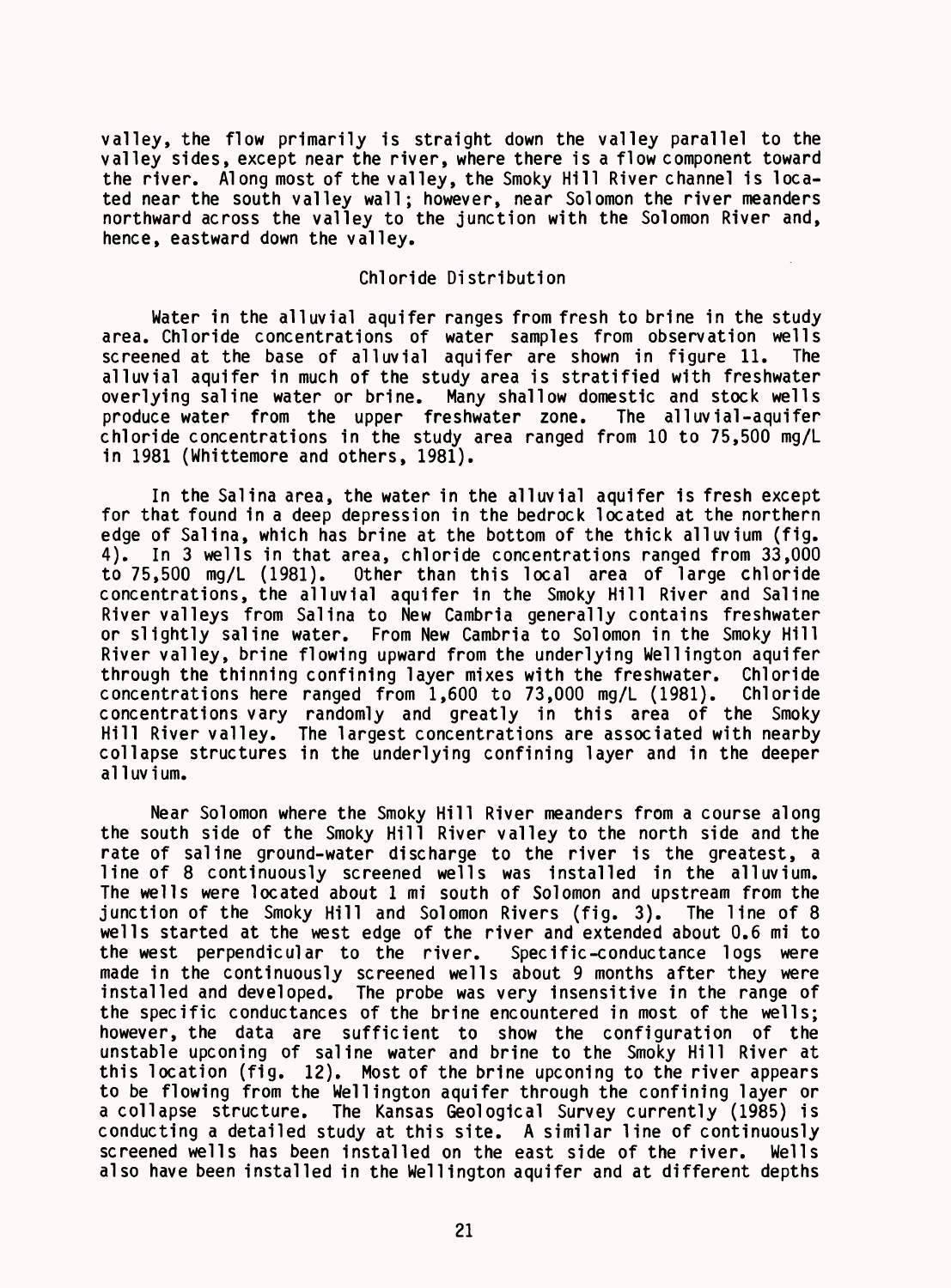

#### **EXPLANATION**

- $\bullet$ <sup>0.1</sup> OBSERVATION WELL COMPLETED. IN ALLUVIAL AQUIFER--Number indicates chloride concentration, in grams per liter [milligrams per liter  $x$  1000)
- A1 SALINITY-SURVEY REFERENCE SITE AND NUMBER

BOUNDARY OF ALLUVIAL DEPOSITS

Figure 11.--Chloride concentration in water samples from the alluvial aquifer and location of salinity-survey reference sites in 1981.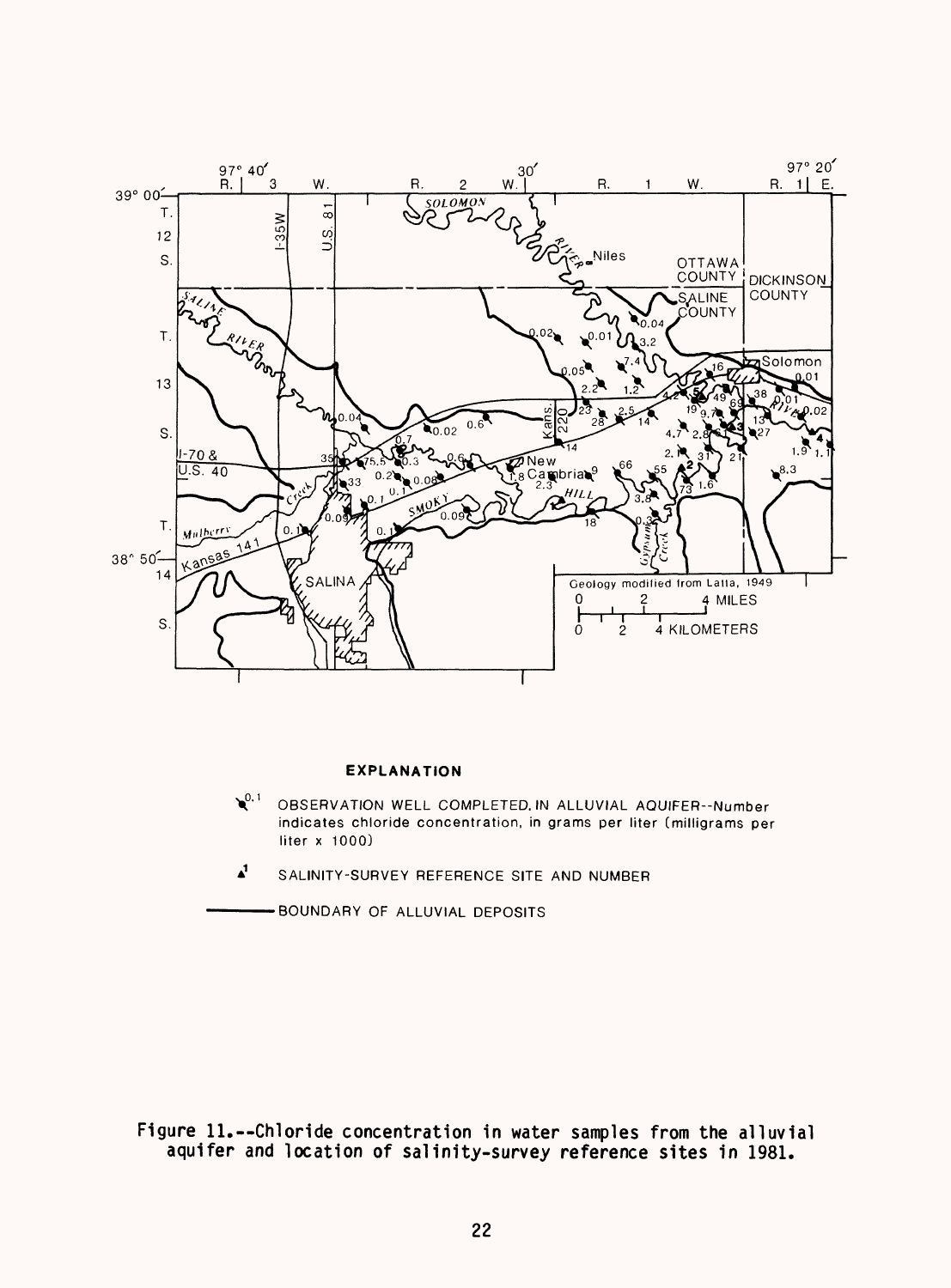

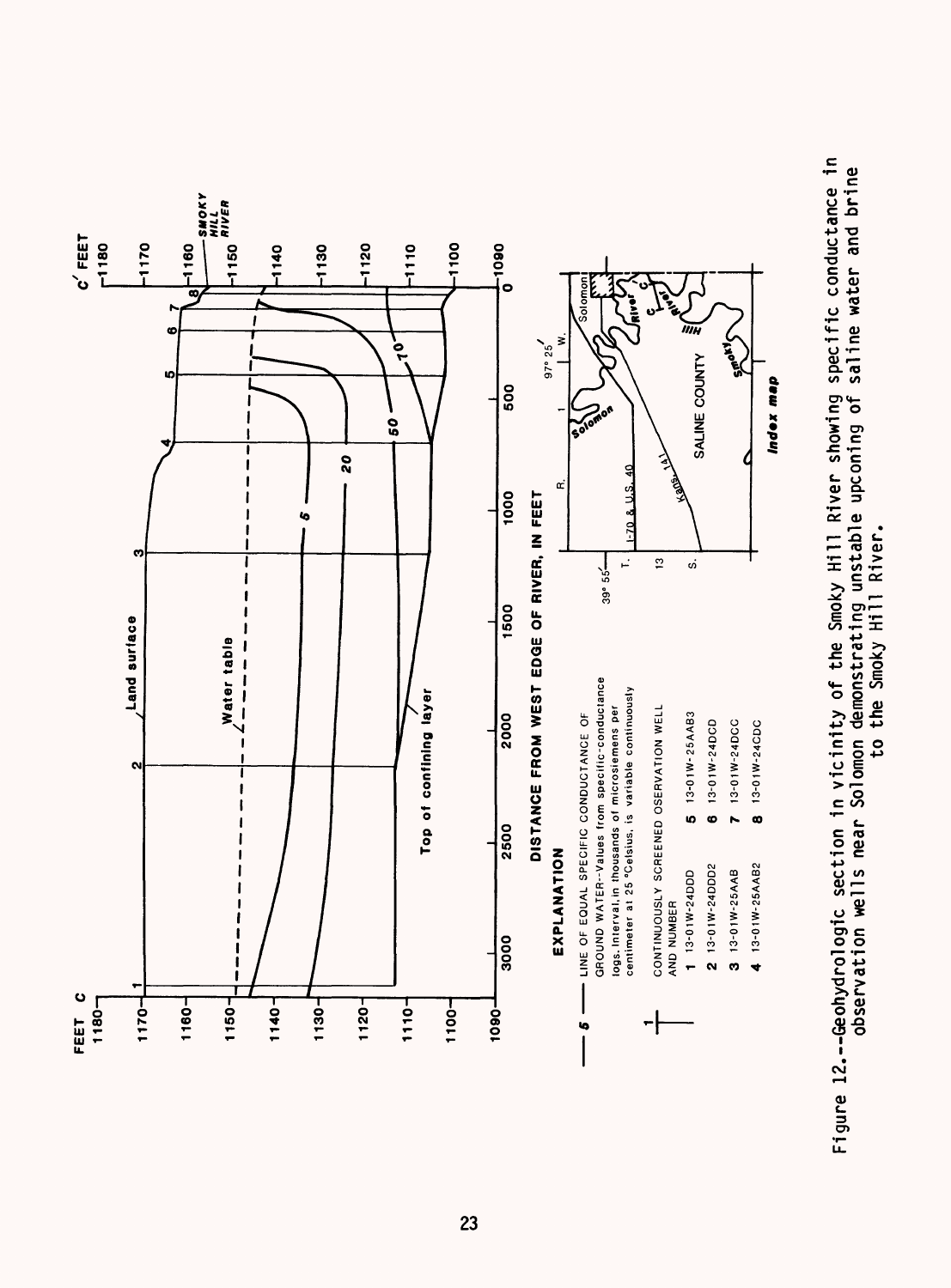in the alluvium. The upconing is being monitored in relation to time and varying river stage.

# Transmissivity, Hydraulic Conductivity, and Specific Yield

Only a few large-capacity wells are completed in the alluvium between Salina and Solomon because most of the area contains saline water (fig. 11). In the area northeast of Salina, an aquifer test was conducted on an irrigation well (14-02W-5ABA), which penetrated the full thickness of the alluvium (60 ft). Transmissivities, determined from data from 3 nearby observation wells, were  $9,200, 13,800,$  and  $17,200$   $\text{ft}^2/\text{d}$ . The average transmissivity and hydraulic conductivity were  $13,400$  ft<sup>2</sup>/d and 375 ft/d, respectively. The alluvial aquifer is considered to be generally unconfined and similar to aquifers in other river valleys in Kansas for which specific yields of 0.15 and 0.20 have been estimated.

# Surface Water

No streamflow or salinity data were collected specifically for this study of the Smoky Hill and Solomon Rivers. However, water samples were collected on March 17, 1982, about every mile along the Saline River from the U.S. Highway 81 bridge north of Salina to the junction with the Smoky Hill River and analyzed for chloride concentration. The chloride concentration at the U.S. Highway 81 bridge was 330 mg/L and decreased uniformly downstream to 250 mg/L at the junction with the Smoky Hill River. This reach of the Saline River is a gaining stream due to ground-water discharge from the alluvial aquifer. Thus, the data indicate that there is little if any saline ground-water discharge in this reach of the Saline River, and little if any brine is flowing up from the Wellington aquifer into the alluvial aquifer under the river in this area.

The following discussion is based on extensive collection and interpretation of data during a previous study (Gillespie and Hargadine, 1981)<br>to emphasize the heterogeneity of the hydrologic system. Salinitv-survey to emphasize the heterogeneity of the hydrologic system. reference sites referred to in the discussion are shown in figure 11.

The area of saline ground-water discharge to the Smoky Hill and Solomon Rivers and the median chloride concentrations of base flow in the Smoky Hill, Solomon, and Saline Rivers are shown in figure 13. The average gain from ground-water discharge to the Smoky Hill River between New Cambria (site  $1$ , fig,  $11$ ) and Sand Springs, which is about 4 mi east of Solomon, was  $25.1$  ft<sup>3</sup>/s or 1 ft<sup>3</sup>/s per river mi. These data were determined from four seepage investigations made during base-flow conditions from 1972-77 (Gillespie and Hargadine, 1981). There also were four salinity surveys made on the Smoky Hill River from 1974-76. indicated a definite pattern of chloride-concentration changes in specific reaches of the river.

Along most of the valley, the Smoky Hill River channel is near the south valley wall, and then from the junction of Gypsum Creek (see fig. 11) the river meanders northward across the valley to the junction with the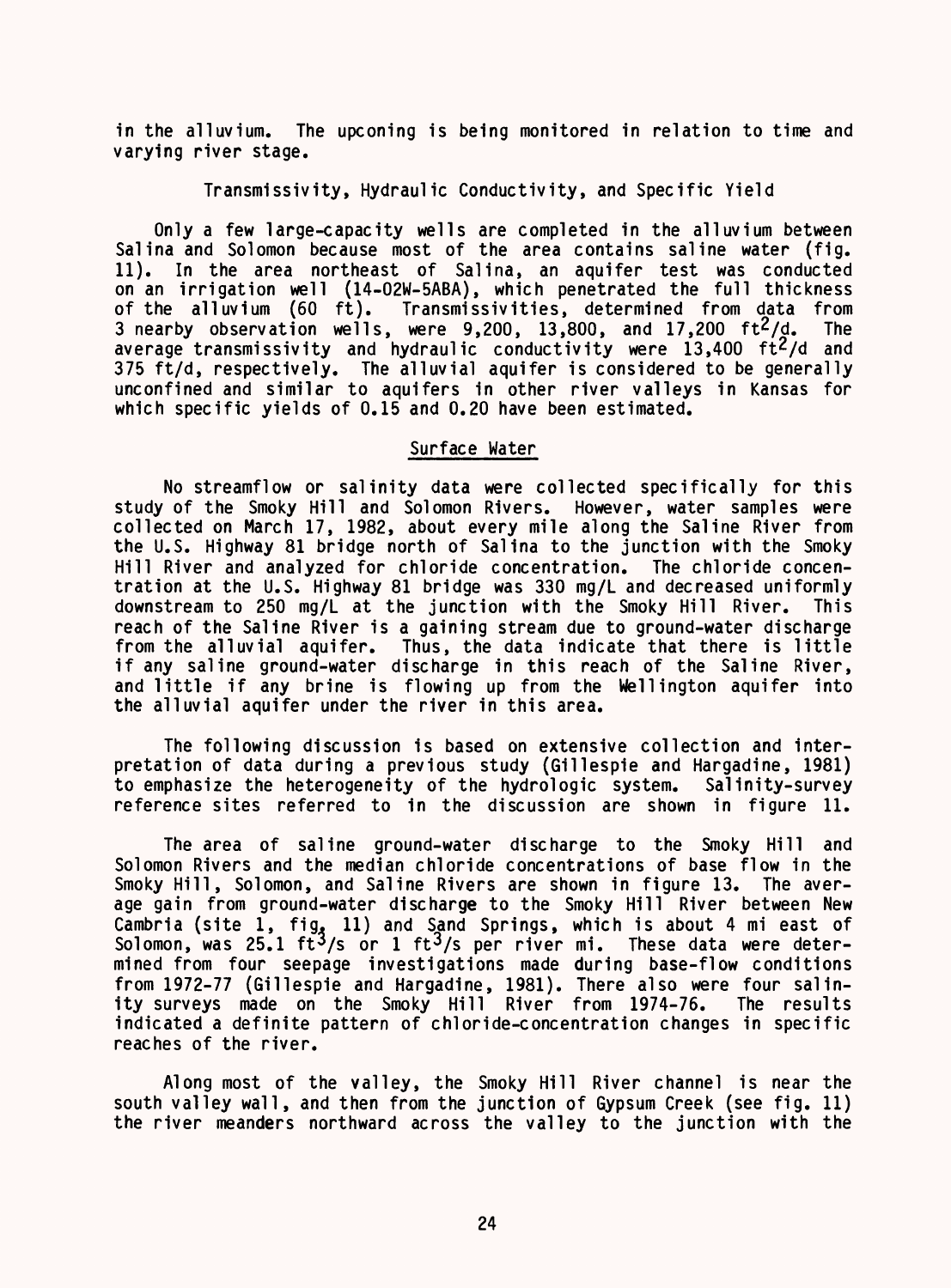Solomon River and, hence, eastward down the valley. On August 26, 1976, the chloride concentration of the river water increased from 300 to 675 mg/L from site 1 near New Cambria to site 2, about 1 mi downstream from the junction with Gypsum Creek (fig. 11). About one-third of the increase in the chloride concentration in the Smoky Hill River occurs in this reach. In the reach from site 2 to site 3 about 1 mi upstream from the junction of the Solomon River, there is little change in the chloride concentration of the river. In this reach, the chloride concentration of the ground-water discharge to the river was approximately equal to the chloride concentration of the river because the chloride concentration was stable (675 mg/L). Starting at site 3, there was a marked increase from 675 to 1,100 mg/L in the chloride concentration in the river to site 4, about 1.5 mi east of Solomon. The remaining two-thirds of the increase in the chloride concentration in the Smoky Hill River occurs in this reach. The chloride concentration of the river decreased downstream from site 4 to 1,050 mg/L 6 mi downstream. Site 4 is the approximate location of the end of the Wellington aquifer. A large increase in the chloride concentration from 300 to 600 mg/L in the Solomon River was noted at site 5.



#### **EXPLANATION**

**725**

**MAJOR AREA OF SALINE GROUND-WATER DISCHARGE**

**SAMPLING SITE--Number is chloride concentration, in milligrams per liter**

Figure 13.--Major area of saline ground-water discharge and median chloride concentrations of base flow in Smoky Solomon, and Saline Rivers (modified from Hargadine and others, 1979). Hill,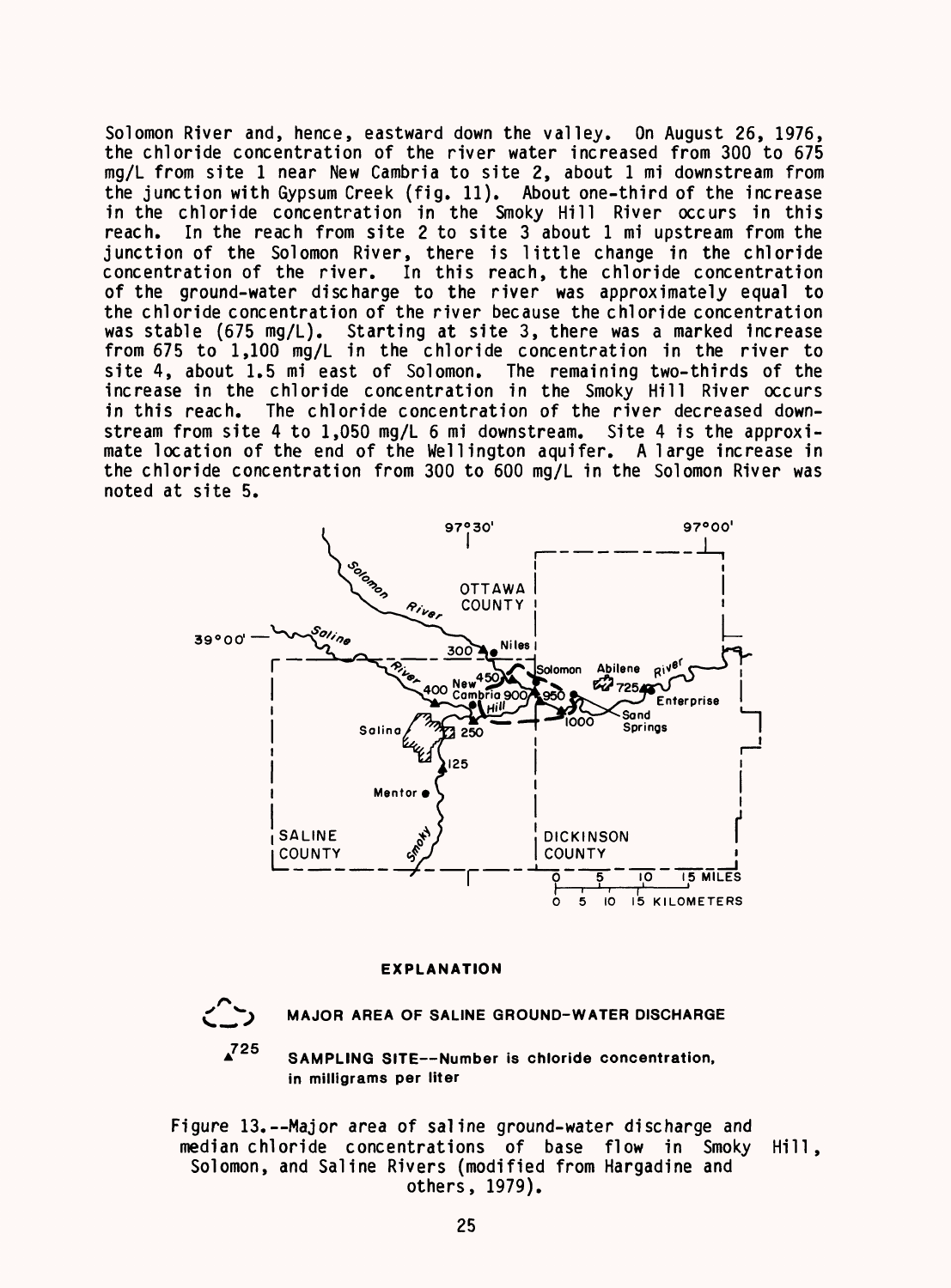The assumption prior to the salinity surveys was that the largest increase in the saline ground-water discharge to the Smoky Hill River would occur along the large meanders between sites 2 and 3. Even though there is brine with a maximum chloride concentration of 73,000 mg/L in the alluvium under the river in this area, there was little change in the chloride concentration of the river (fig. 11). Most of the saline ground-water discharge to the Smoky Hill and Solomon Rivers is believed to be related to collapse structures, under and near the rivers, where brine is flowing upward through openings in the confining layer.

When infrequent floods inundate all or part of the valley, the surface water infiltrates as recharge, thus raising the water levels, increasing storage, and reversing the relatively stable hydraulic-head relationship between the aquifers. As the flooding recedes, the greater differential in the hydraulic heads between the alluvial aquifer and the rivers causes a flushing of brine from the Wellington and alluvial aquifers in which the chloride discharge to the rivers is increased significantly. If there are no succeeding floods, the Wellington-alluvial aquifer system will return to a stable condition in about 1 or 2 years (Gillespie and Hargadine, 1981).

# Water Budget for Wellington-Alluvial Aquifer System

The water budget of a hydrologic system accounts for all the inflows, outflows, and changes in storage. The sum of all inflows less the sum of all outflows equals the change in storage. If inflow equals outflow, the change in storage is zero, and the hydrologic system is in equilibrium or steady state. The Wellington-alluvial aquifer system in the Smoky Hill River valley is considered over the long term to be in equilibrium; that is, inflow equals outflow. The Wellington-alluvial aquifer system in the study area is replenished continuously by subsurface underflow, periodically by infiltration from precipitation, and infrequently by water from floods that partly or completely inundate the flood plains of the valleys. Because the water level in the alluvial aquifer is higher most of the time than the water level in the river channel, most of the ground-water discharge from the alluvial aquifer in the area is to the rivers as base flow. Water in the alluvial aquifer also moves downgradient in the valley where part is discharged as subsurface underflow. Discharge from the Wellington aquifer is upward through the confining layer into the alluvial aquifer.

# Inflow

Over the long term, recharge from infiltration of periodic precipitation and infrequent inundating floods is assumed to be equal to the groundwater discharge to the rivers. From the four seepage investigations made on the Smoky Hill and Solomon Rivers from 1972-77, the average ground-water discharge to the rivers was calculated to be 32.3  $ft^3/s$  for 46 river mi or 0.7 ft<sup>3</sup>/s per river mi (Gillespie and Hargadine, 1981). The average recharge was estimated to be about 5 in. per year.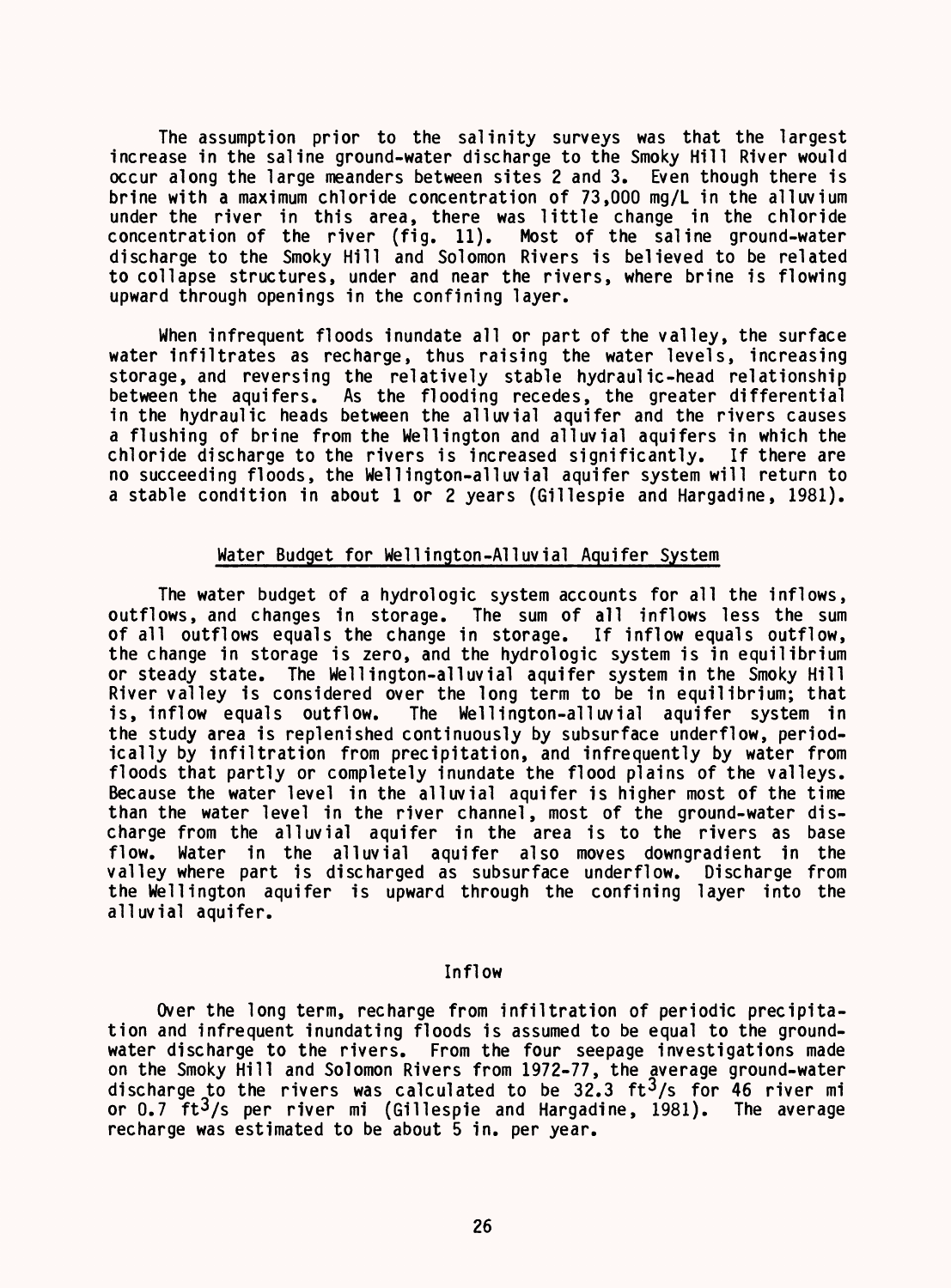Underflow to the alluvial aquifer northeast of Salina in the Smoky Hill River valley was calculated to be about 1.1  $\text{ft}^3/\text{s}$ . About 1.0  $\text{ft}^3/\text{s}$ of underflow from the Solomon River valley was calculated on the north side of the area. As determined from the previous study (Gillespie and Hargadine, 1981), the average brine underflow to the Wellington aquifer northeast of Salina is about  $0.8$  ft<sup>3</sup>/s.

# Outflow

The ground-water discharge from the Wellington aquifer in the study area is the equivalent 0.8 ft<sup>3</sup>/s of saturated brine that leaks upward through the confining layer to the alluvial aquifer. Most of the leakage is through collapse structures in the confining layer. No water is pumped from the Wellington aquifer in the study area.

As previously mentioned, most of the ground-water discharge from the alluvial aquifer is to the rivers. The average discharge to the rivers is 32.3 ft 3/s for 46 river mi or 0.7 ft 3/s per river mi. Because of saline water, withdrawals from the alluvial aquifer for municipal, industrial, and irrigation are limited to the Salina area. A few irrigation wells are found northeast of Salina and have an estimated annual pumpage of less<br>than 1.4  $ft^3/s$ . Many stock and domestic wells obtain small quantities Many stock and domestic wells obtain small quantities from the freshwater layer in the upper part of the alluvial aquifer. The city of Solomon pumps an average of  $0.2$  ft $3/s$  from 3 municipal wells. The total pumpage from all wells is estimated to be less than 5 percent of the total ground-water discharge from the alluvial aquifer in the study area. Subsurface outflow to the east as underflow in the alluvium was about 1.3 ft<sup>3</sup>/s. Discharge by evapotranspiration from the alluvial aquifer probably is small because vegetation along the rivers and on the valley floors is relatively sparse, and the water table generally is about 20 ft below the land surface.

# EVALUATION OF POSSIBLE LOCATIONS OF RELIEF WELLS

Because of additional future demands for water from the Kansas River system, it may become necessary to control saline ground-water discharge to the Smoky Hill and Solomon Rivers. The natural-brine discharge to the alluvial aquifer could be partly alleviated or controlled by installing interceptor or relief wells in the Wellington aquifer in the "gypsumdissolution zone" in the area between Salina and Solomon. The brine intercepted by the relief wells could be disposed into the deep formations underlying the area. Brine also could be piped to a storage reservoir for disposal by solar evaporation or for return to the rivers during high flows at a rate that would have little effect on the chemical quality of the streamflow.

In the previous study (Gillespie and Hargardine, 1981), it was postulated that the most efficient location of a line of relief wells to intercept the brine in the Wellington aquifer would be northeast of Salina at the western edge of the "gypsum-dissolution zone." The brine pumped from this area would be nearly saturated with respect to chloride; therefore, it was assumed there would be a minimum quantity of brine to be disposed because of its large concentration of chloride.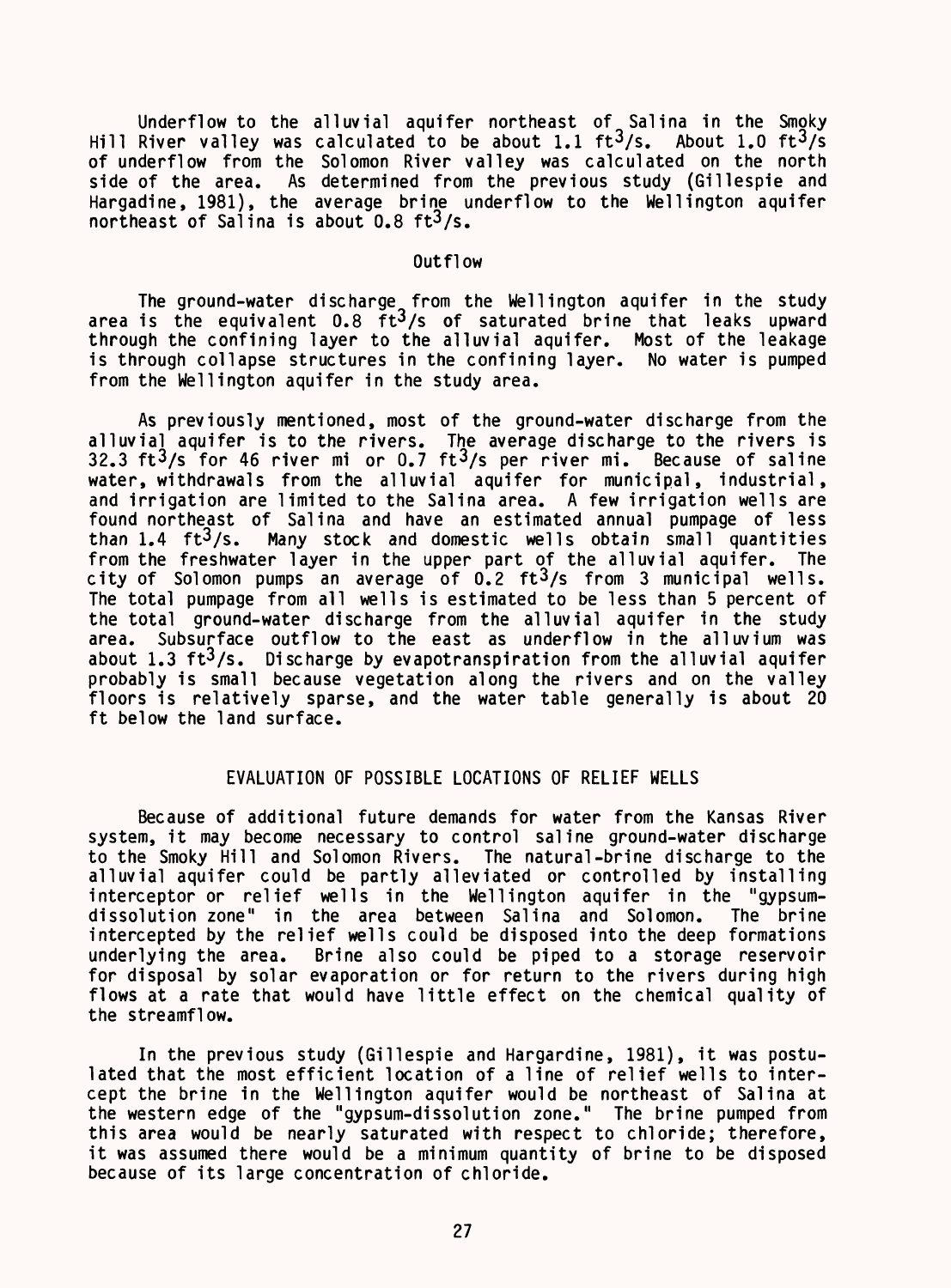During the first year of this study, Carl McElwee, Kansas Geological Survey, conducted a preliminary ground-water model study in the area (McElwee and Butt, 1981; McElwee and others, 1981) in cooperation with the U.S. Army Corps of Engineers, Kansas City District. As part of the preliminary study, McElwee simulated the effects of relief wells completed in the Wellington aquifer using the U.S. Geological Survey's two-dimensional digital ground-water-flow model (Trescott and others, 1976), and data collected by the authors during this and the previous study (Gillespie and Hargadine, 1981). The major conclusions of McElwee's study as related to the relief wells in the Wellington aquifer were:

- 1. In the area northeast of Salina, the optimum well-field configuration would be a north-trending line of 6 relief wells spaced 2,000 ft apart, with an individual well discharge of 100 gal/min of brine.
- 2. This well configuration would produce a 12- to 20-percent decrease of saltwater leakage from the Wellington aquifer, with about a 245- to 382-percent increase in freshwater leakage from the alluvial aquifer into the Wellington aquifer.
- 3. The estimated time for the full effect of the dilution due to freshwater leakage to reach the brine-discharge area would be from 16 to 160 years, depending on the transmissivity, thickness, and porosity of the Wellington aquifer and the vertical hydraulic conductivity of the confining layer and the overall effect of the collapse structures.

McElwee (McElwee and others, 1981) stated that more accurate data are needed to conduct a qualitative modeling study and that the results of the study should not be regarded as exact but sufficient to indicate general trends.

In consideration of McElwee's results (McElwee and others, 1981) and based on data collected during this study, the authors agree that relief wells near Salina, which is far from the major brine-discharge area, is not the proper location for several reasons:

- 1. The estimated time interval before the pumpage and dilution would affect the saline ground-water discharge to the rivers is too long.
- 2. The heterogeneity of the Wellington aquifer and the confining layer greatly increases the uncertainty of any predictions of the effects of relief wells on the saline ground-water discharge to the Smoky Hill and and Solomon Rivers, and this uncertainty increases with distance from the brine-discharge area.
- 3. The potentially large volume of freshwater leakage from the alluvial aquifer to the Wellington aquifer may dilute the brine, but also may increase natural dissolution and subsidence. This would be especially critical if pumping would increase freshwater leakage into the "salt-dissolution zone" under the urban area in and around Salina. The location of the deep depression in the bedrock at the northern edge of Salina makes this a possibility.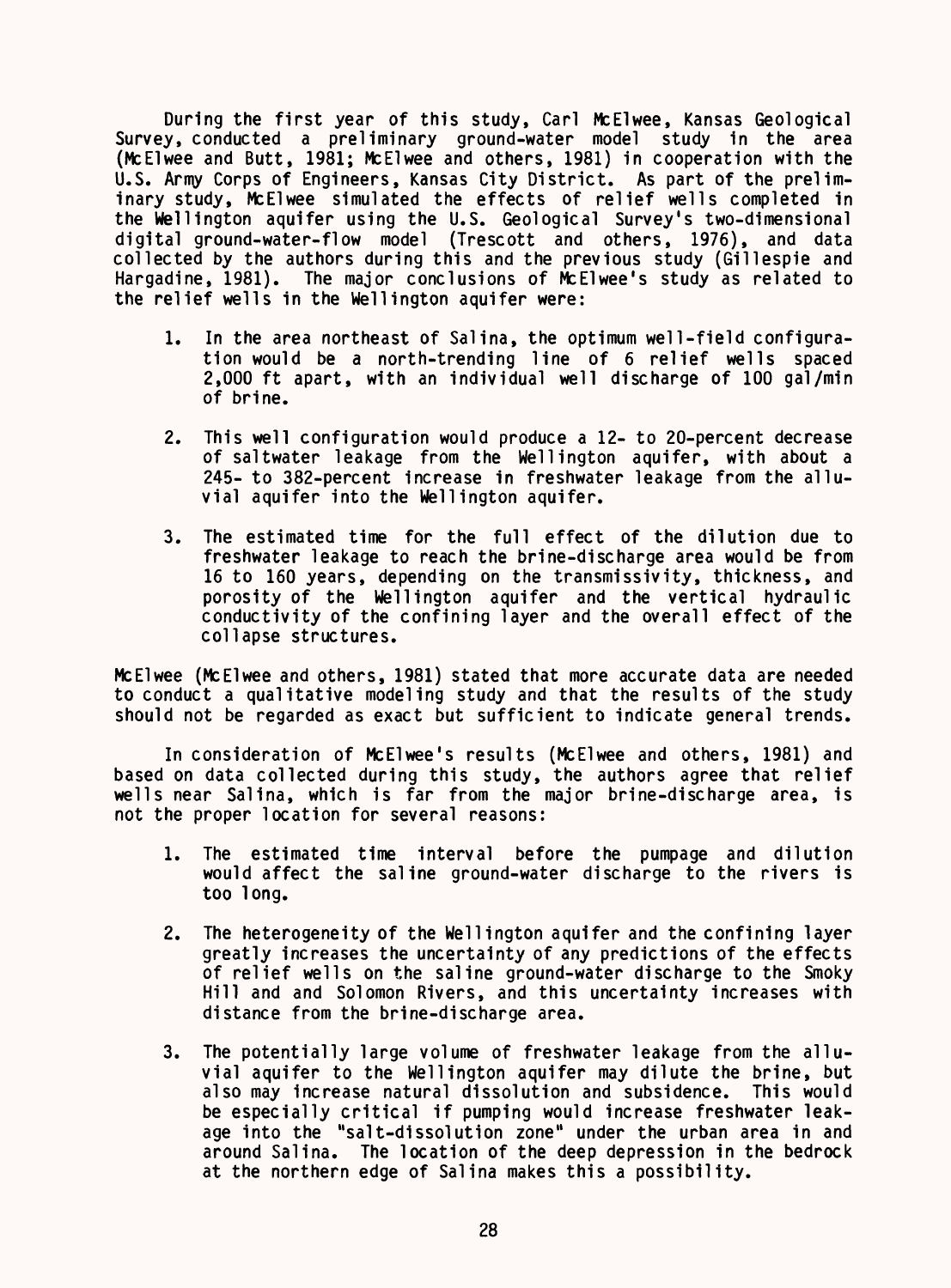Also, it is concluded by the authors that the optimum geohydrological location of relief wells probably would be in the area of the greatest saline ground-water discharge to the rivers and the pinching out of the Wellington aquifer. If the wells were located in this area, the effects would be evident in the rivers in a much shorter time after pumping started.

#### **SUMMARY**

Saline ground water is discharged to the Smoky Hill and Solomon Rivers east of Salina between New Cambria and Solomon in central Kansas. Chloride concentrations in the Smoky Hill River sometimes exceed 1,000 mg/L during The chloride concentration in the rivers downstream during low flows may exceed the recommended drinking-water-quality standard of 250 mg/L for chloride established by the U.S. Environmental Protection<br>Agency (1977). Large concentrations of chloride may have a significant Large concentrations of chloride may have a significant adverse effect on the use of the Smoky Hill and Kansas Rivers as a source of water for municipal, industrial, and irrigations supplies, and this effect could increase as more demands are placed in the future on these rivers for water supplies.

The source of the saline water entering the Smoky Hill River is the Wellington aquifer. The Wellington aquifer is a zone of dissolution, subsidence, and collapse along the eastern margin of the Permian Hutchinson Salt Member and the lower member of the Wellington Formation. In the "saltdissolution zone," the water in the Wellington aquifer is saturated or nearly saturated with respect to chloride. The "gypsum-dissolution zone" of the Wellington aquifer extends eastward from Salina to Solomon where the aquifer pinches out. Brine flows eastward in the Wellington aquifer under the Smoky Hill River valley. In the area from New Cambria to Solomon, the hydraulic head in the Wellington aquifer is higher than the hydraulic head in the alluvial aquifer. Thus, brine moves upward through the confining layer and collapse structures into the alluvium and, thence, into the Smoky Hill and Solomon Rivers. The estimated long-term brine outflow from the Wellington aquifer to the alluvium in the area averages about 0.8 ft $3/s$ .

When infrequent floods inundate the valley, recharge to the alluvium reverses the long-term relatively stable hydraulic-head relationship between the two aquifers. As the flooding recedes, the greater differential in the hydraulic heads between the alluvial aquifer and the rivers causes a temporary flushing of brine from the Wellington and alluvial aquifers and a significant increase in the quantity and chloride concentration of the ground-water discharge (Gillespie and Hargadine, 1981). This reversal in the hydraulic gradient between these aquifers probably is the main cause of the dilution of the brine in the Wellington aquifer between New Cambria and Solomon.

In the future, it may become necessary to control the saline groundwater discharge to the Smoky Hill and Solomon Rivers. The natural-brine discharge to the alluvium from the Wellington aquifer could be partly alleviated or controlled by installing relief wells in the Wellington aquifer between Salina and Solomon. On the basis of previous studies and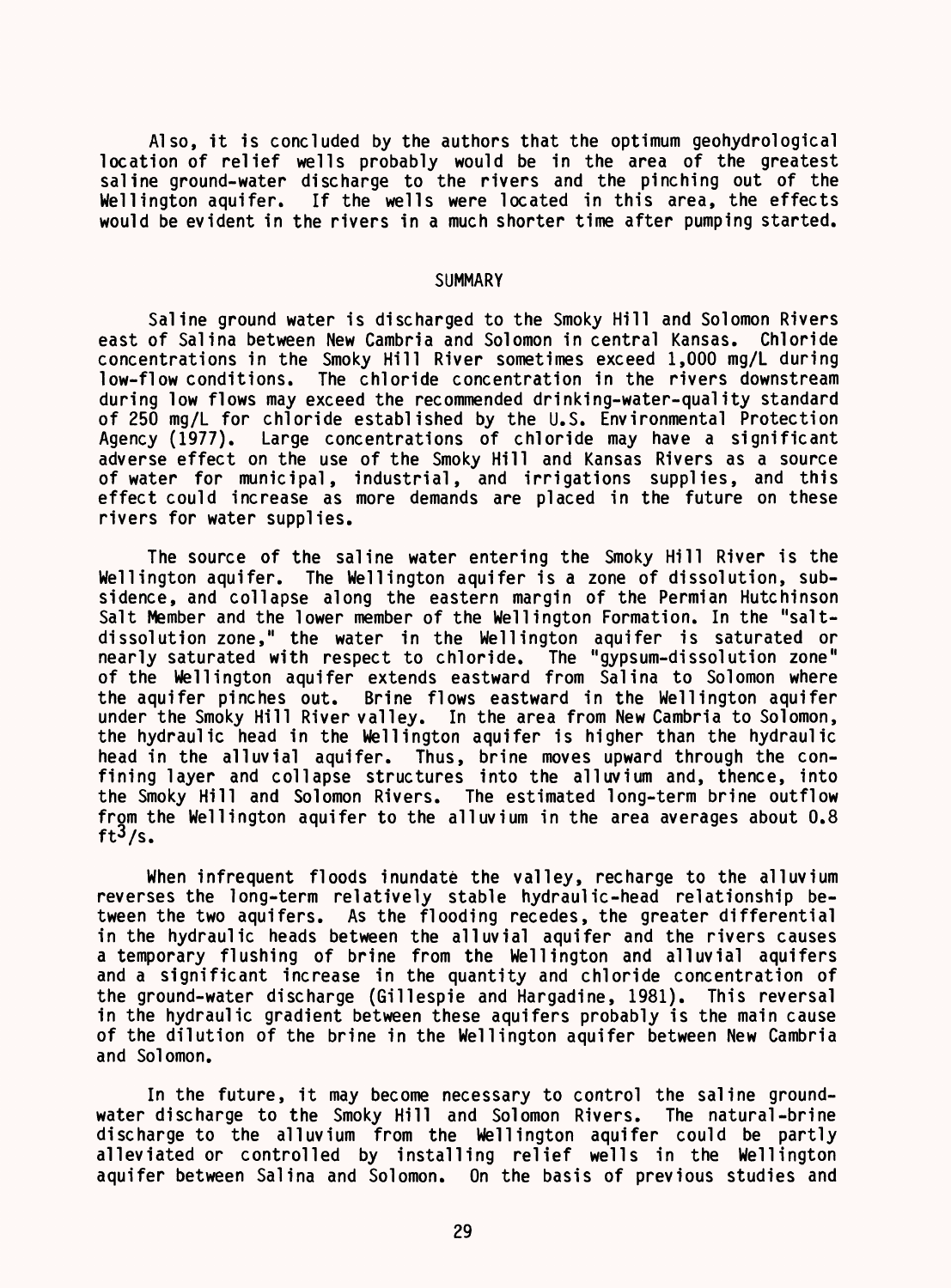data collected during this study, the optimum geohydrological location of relief wells probably would be in the area of the greatest saline groundwater discharge to the rivers and the pinching out of the Wellington aquifer. Here, the effects on water quality would be evident in the rivers in the shortest time after pumping started. Relief wells installed in the area between New Cambria and Solomon could be pumped just enough to reverse the hydraulic gradient between the Wellington and alluvial aquifers, thus decreasing or stopping the upward flow of brine into the alluvium, and then into the Smoky Hill and Solomon Rivers.

# SELECTED REFERENCES

- Dunlap, I.E., 1977, Hydrogeology in the adjacent uplands of the Saline, Smoky Hill and Solomon Rivers in Saline and Dickinson Counties: Manhattan, Kansas State University, unpublished M.S. thesis, 93 p.
- Gillespie, J.B., and Hargadine G.D., 1981, Saline ground-water discharge to the Smoky Hill River between Salina and Abilene, central Kansas: U.S. Geological Survey Water-Resources Investigations 81-43, 71 p.
- Gogel, Tony, 1981, Discharge of saltwater from Permian rocks to major stream-aquifer systems in central Kansas: Kansas Geological Survey Chemical Quality Series 9, 60 p.
- Hargadine, G.D., and Luehring, JoAnne, 1978, Mineral intrusion into Kansas surface waters--A summary and management report: Kansas Department of Health and Environment, Kansas Water-Quality Management Section, Kansas Water Resources Board, 64 p.
- Hargadine, G.D., Balsters, Ronald, and Luehring, JoAnne, 1979, Mineral intrusion into Kansas surface waters--A technical report: Kansas Department of Health and Environment, Kansas Water Quality Management Section, Kansas Water Resources Board, 211 p.
- Jorgensen, D.G., Gogel, Tony, and Signor, D.C., 1982, Determination of flow in aquifers containing variable-density water: Ground Water Monitoring Review, v. 2, no. 2, p. 40-45.
- Kulstad, R.O., Fairchild, Paul, and McGregor, Duncan, 1956, Gypsum in Kansas: Kansas Geological Survey Bulletin 113, 110 p.
- Latta, B.F., 1949, Ground-water conditions in the Smoky Hill valley in Saline, Dickinson, and Geary Counties, Kansas: Kansas Geological Survey Bulletin 84, 152 p.
- Lee, Wallace, 1956, Stratigraphy and structural development of the Salina basin area: Kansas Geological Survey Bulletin 121, 167 p.
- McElwee, C.D., and Butt, M.A., 1981, A study of the salt-water intrusion problem between Salina, Kansas, and Solomon, Kansas, in the Smoky Hill River valley--Addendum: Kansas Geological Survey Open-File Report 81-7, 25 p.